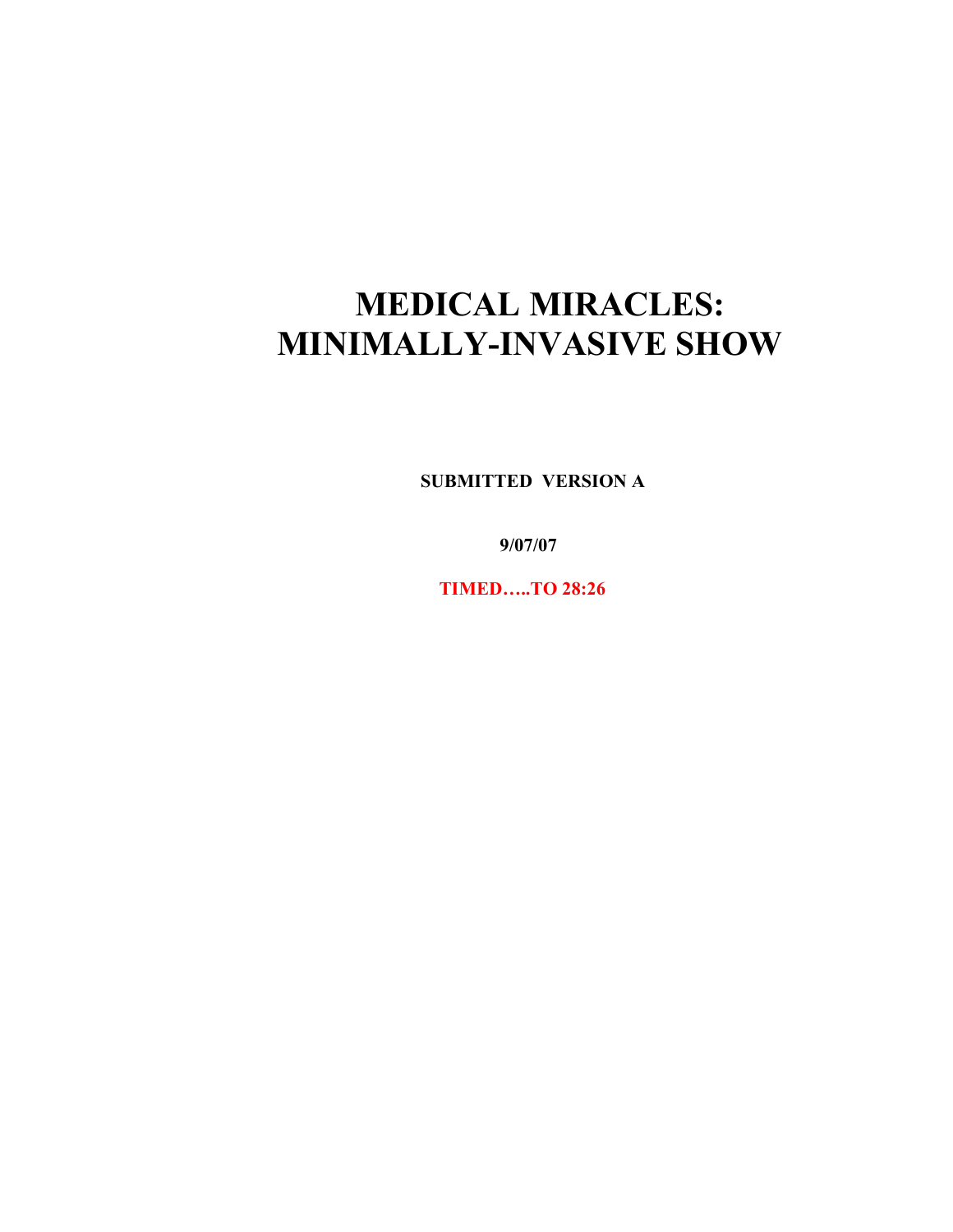## **Medical Miracles: Minimally Invasive SHOW** SUBMITTED VERSION 9-07-07

## **VIDEO AUDIO**

| $\mathbf{1}$   | <b>SEGMENT 1</b>                          | <b>SEGMENT 1</b><br>(ANNOUNCER'S VOICE)                                                                                                                                                              |     |
|----------------|-------------------------------------------|------------------------------------------------------------------------------------------------------------------------------------------------------------------------------------------------------|-----|
|                | Graphic: CCF Disclaimer                   | The following program is sponsored by<br>the Cleveland Clinic.                                                                                                                                       | :10 |
| $\overline{2}$ | <b>OPENING MONTAGE</b><br><b>GRAPHICS</b> | <b>MUSIC UP</b>                                                                                                                                                                                      | :06 |
| 3              | Dr. Morris stands up                      | (Monica's Voice)<br>Imagine standing four hours after hip<br>surgery.                                                                                                                                | :05 |
| $\overline{4}$ | Dr. Morris on camera                      | Dr. Morris: "What did you say? Is<br>that possible?"                                                                                                                                                 | :02 |
| 5              | Shot of robot                             | (Monica's Voice)<br>Imagine repairing a heart with a robot?                                                                                                                                          | :05 |
| 6              | Dr. Mihaljevic on camera                  | Dr. Mihaljevic: "They actually allow<br>us to do a better job on a human<br>heart."                                                                                                                  | :04 |
| $\tau$         | Shot of Dr. Geisler in<br>surgery.        | (Monica's Voice)<br>Imagine surgery that can remove tumors<br>without a large incision.                                                                                                              | :07 |
| 8              | Dr. Geisler on camera                     | Dr. Geisler: "and essentially send<br>the patient home the next day without<br>any incisions on their belly. Without<br>any pain or discomfort and essentially<br>not knowing they had a procedure." | :08 |
| 9              | Patient shots                             | (Monica's Voice)<br>It is all possible because of minimally<br>invasive surgery.                                                                                                                     | :05 |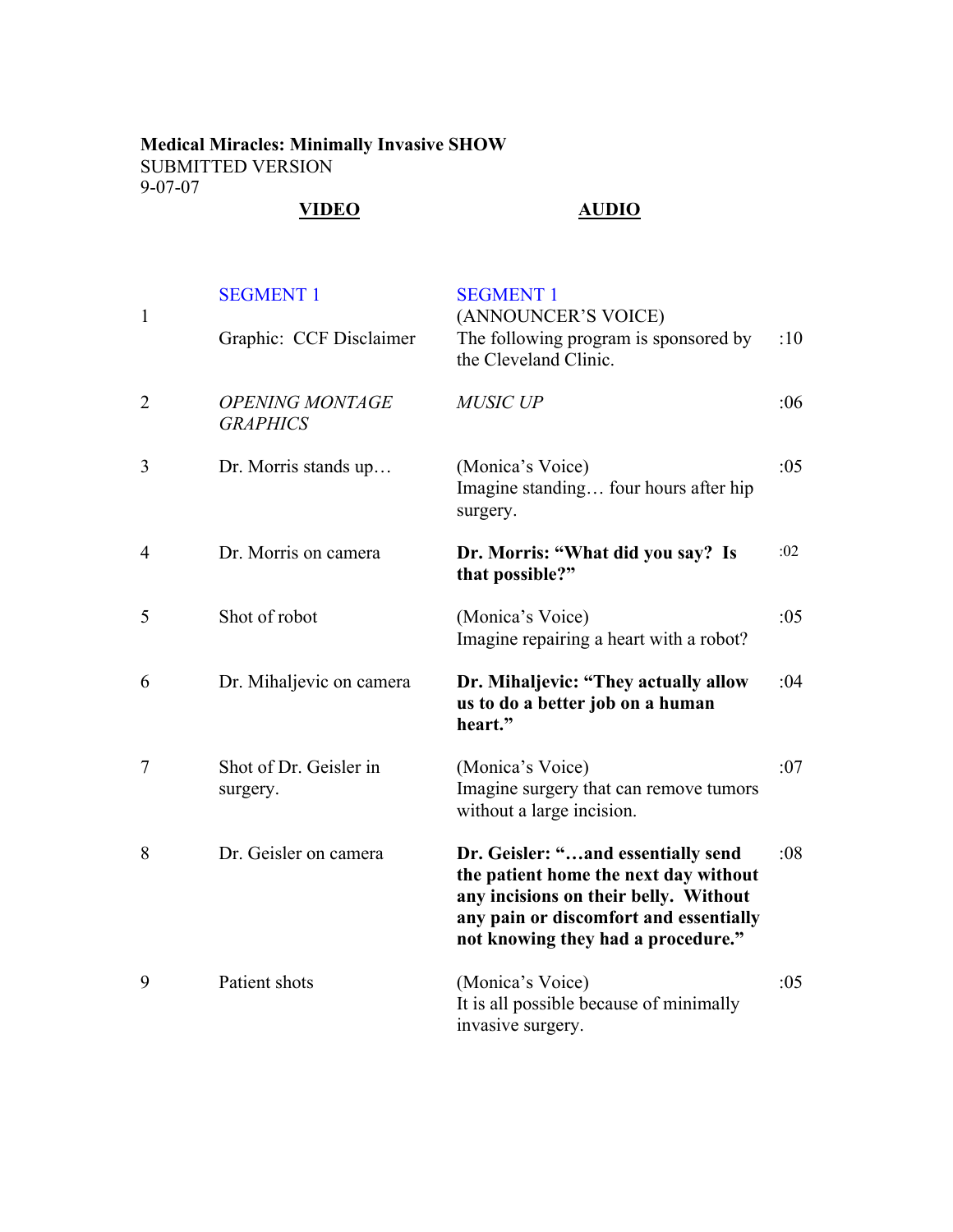| 10 | Dr. Barsoum on camera                                                                          | Dr. Barsoum: "The real advantages<br>that we have seen with minimally<br>invasive approaches is a slightly<br>quicker return to function, less time<br>in the hospital, a smaller incision, and<br>a little bit less pain."                                                                                                                                                                                                                                                                                            | :10 |
|----|------------------------------------------------------------------------------------------------|------------------------------------------------------------------------------------------------------------------------------------------------------------------------------------------------------------------------------------------------------------------------------------------------------------------------------------------------------------------------------------------------------------------------------------------------------------------------------------------------------------------------|-----|
| 11 | Surgery shots                                                                                  | (Monica's Voice)<br>Regardless of what type of surgery,<br>surgeons know they have to get the job<br>done right.                                                                                                                                                                                                                                                                                                                                                                                                       | :08 |
| 12 | Surgeons at work                                                                               | Dr. Mihaljevic: "It is a job that<br>matters because we save lives or we<br>improve lives. It is a very dynamic<br>job."                                                                                                                                                                                                                                                                                                                                                                                               | :08 |
| 13 |                                                                                                | <b>MUSIC SWELLS</b>                                                                                                                                                                                                                                                                                                                                                                                                                                                                                                    | :05 |
| 14 | Monica on camera.<br>In Tunnel area of Clinic<br>Super:<br>Monica Robins<br>WKYC Health Anchor | (Monica's Voice)<br><b>Hello, I'm Monica Robins and</b><br>welcome to another edition of Medical<br><b>Miracles.</b><br>Today, we will experience how,<br>cutting edge, minimally-invasive<br>surgery is changing the future of<br>medical care.<br><b>Smaller incisions and special tools</b><br>heal patients faster and with less pain.<br>Patients return home quickly and get<br>back to their normal lives.<br>Minimally-invasive surgery is now the<br>preferred method of both patients<br>and surgeons alike. | :31 |
| 15 |                                                                                                | <b>MUSIC UP:</b>                                                                                                                                                                                                                                                                                                                                                                                                                                                                                                       | :02 |
| 16 | Morris on camera:<br>Super<br>Dr. Michael Morris<br>Psychologist                               | Morris: "I tell my people myself in<br>my sessions of all ages, for mental<br>health and emotional stability,<br>exercise is important."                                                                                                                                                                                                                                                                                                                                                                               | :09 |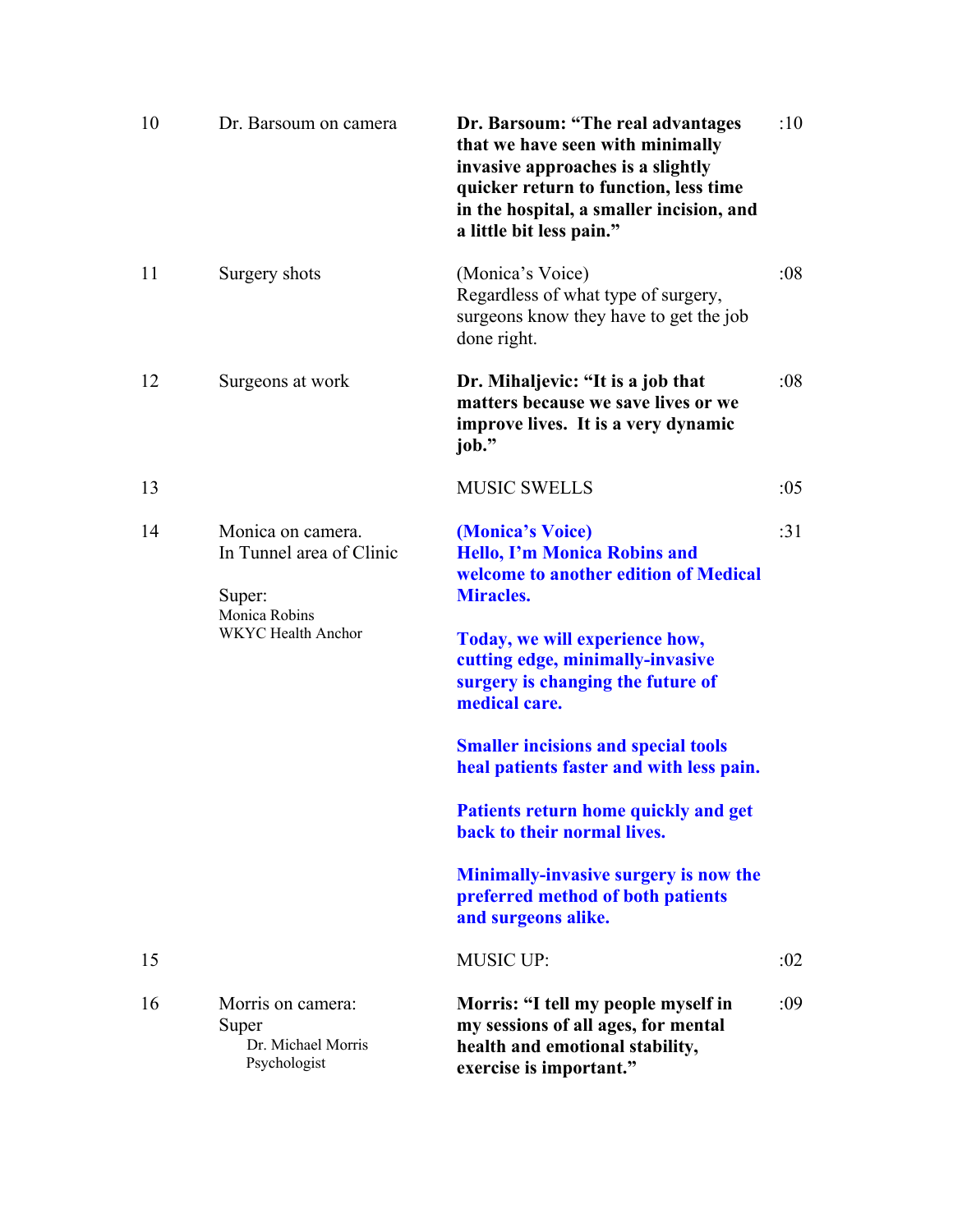| 17 | Dr. Morris walking in his house<br>with the aid of a cane.<br>Working at the dining table in his<br>home. | (Monica's Voice)<br>Dr. Michael Morris is a psychologist.<br>He has enjoyed his profession for 35<br>years. Right now he is in pain. His<br>right hip is bothering him. Walking is<br>becoming a problem as well as his<br>concentration.                                                                                                                      | :15 |
|----|-----------------------------------------------------------------------------------------------------------|----------------------------------------------------------------------------------------------------------------------------------------------------------------------------------------------------------------------------------------------------------------------------------------------------------------------------------------------------------------|-----|
| 18 | Morris on camera:                                                                                         | Morris: "Sleep is tough, sleep is<br>interrupted. It is not what it should<br>be, what it could therefore that affects<br>other aspects of your day too, if your<br>sleep is not good. It is time to do<br>something."                                                                                                                                         | :12 |
| 19 | Dr. Barsoum on camera<br>Super:<br>Wael Barsoum, M.D.<br>Orthopaedic surgeon                              | Dr. Barsoum: "The first time I ever<br>met Dr. Morris he actually had two<br>bad hips. One significantly worse<br>than the other, so a couple of years<br>ago, we actually replaced his first hip.                                                                                                                                                             | :09 |
| 20 | Morris at home                                                                                            | (Monica's Voice)<br>Dr. Morris put off the surgery on the<br>second hip. As the pain increased his<br>eagerness to repair the second hip grew.                                                                                                                                                                                                                 | :09 |
| 21 | Shot of xray before surgery.                                                                              | Dr. Barsoum: "We see here on this<br>hip, a number of different things.<br>Normally this ball should be nice and<br>round, you see in this case, that it is<br>really more shaped like an egg it is<br>oblong."(cut to) "what we really have<br>now is a square peg in a round hole,<br>so it doesn't work very well and that<br>is what causes so much pain." | :16 |
| 22 | Morris at home                                                                                            | (Monica's voice)<br>Dr. Morris realized that the hip pain was<br>affecting his life and his family.                                                                                                                                                                                                                                                            | :06 |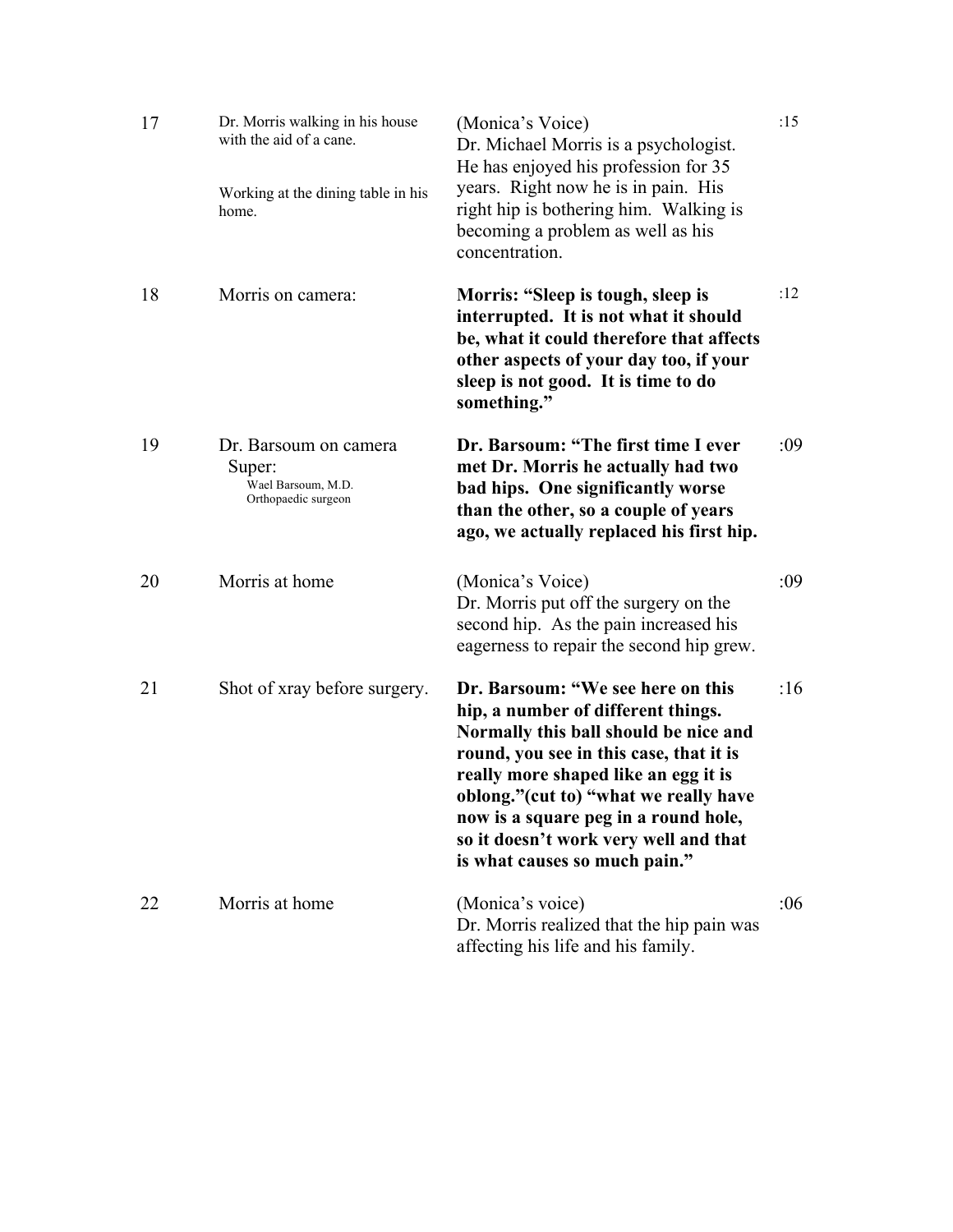| 23 | Rachel on camera<br>Super:<br>Rachel Morris<br>Wife | Rachel: "You know just enjoyment of<br>the simple things of life he hasn't been<br>able to do that. So to be pain free, I<br>think would be wonderful for him.<br>I'm sure it will change his life.                  | :13 |
|----|-----------------------------------------------------|----------------------------------------------------------------------------------------------------------------------------------------------------------------------------------------------------------------------|-----|
| 24 | Dr. Barsoum on camera                               | Dr. Barsoum "Hip replacement is<br>done for quality of life. It is not done<br>for any other reason. If your quality<br>of life suffers, it is a reasonable option<br>to consider if in fact you are a<br>candidate. | :09 |
| 25 | Dr. Barsoum in surgery                              | (Monica's voice)<br>Dr. Morris decides to have orthopaedic<br>surgeon Dr. Wael Barsoum repair his<br>hip using a minimally invasive<br>technique that promises to put the<br>psychologist back on his feet quickly.  | :09 |
| 26 | Dr. Morris on camera                                | Dr. Morris: "I got to get back to<br>work, my work is important but just<br>being a worker bee type that is<br>important, I got to get back. I got to<br>get back to work for a lot of reasons."                     | :06 |
| 27 | Kisses wife goodbye before<br>surgery               | - NAT SOUND -                                                                                                                                                                                                        | :02 |
| 28 | Dr. Barsoum in surgery                              | (Monica's voice)<br>The surgery begins                                                                                                                                                                               | :02 |
| 29 | Dr. Barsoum talks during the<br>surgery             | Dr. Barsoum (in surgery): "This<br>gentleman was born with what is<br>called developmental hip dysplexia,<br>meaning that the ball of his hip joints<br>were not appropriately covered by the<br>socket."            | :11 |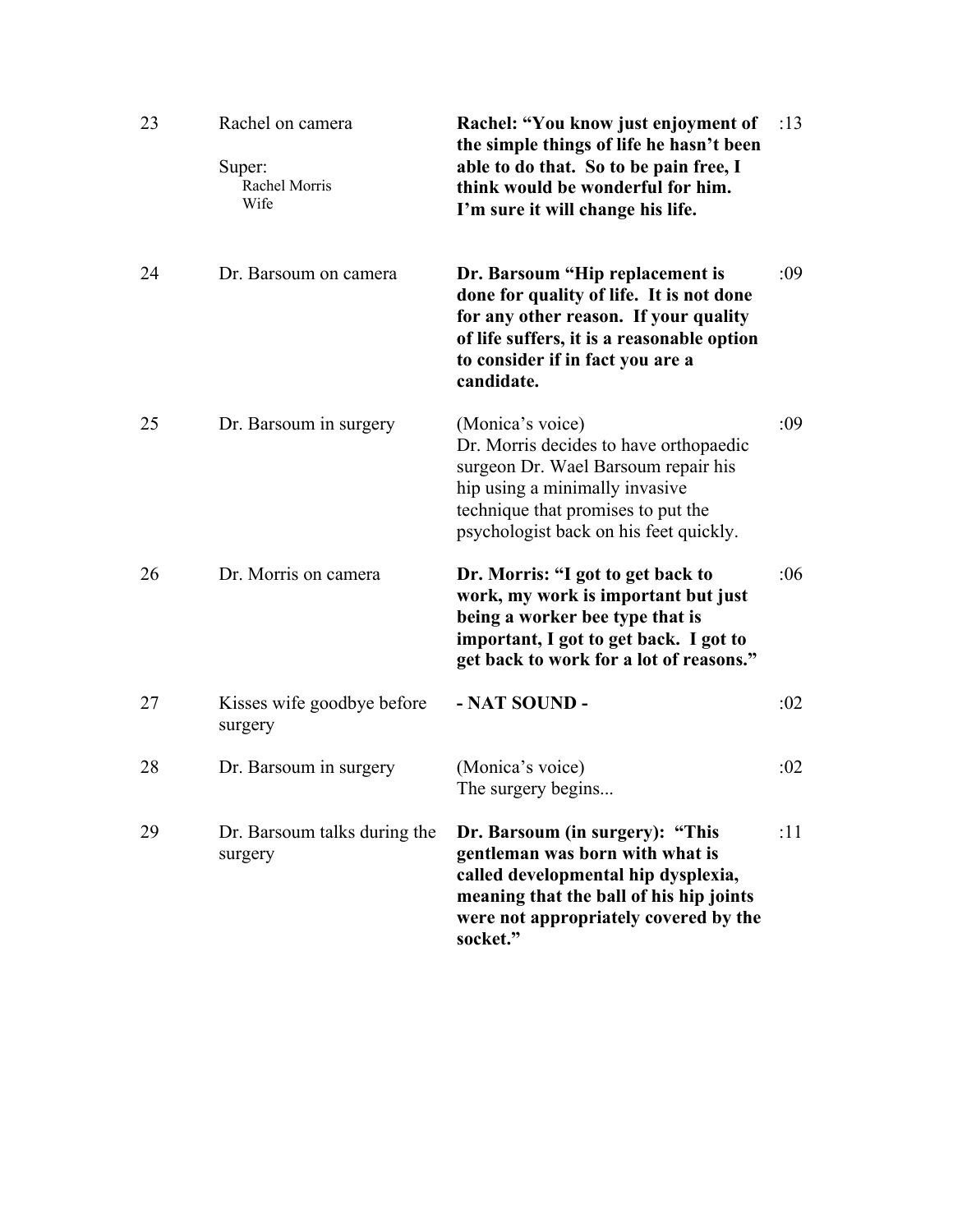| 30 | Surgery shots                                     | (Monica's voice)<br>In the United States today, the average<br>orthopaedic surgeon performs about 20<br>hip and knee replacements a year. Dr.<br>Barsoum performs close to 400. In one<br>year, he will perform as many surgeries<br>as the average orthopedic surgeon does<br>in 20 years. | :18 |
|----|---------------------------------------------------|---------------------------------------------------------------------------------------------------------------------------------------------------------------------------------------------------------------------------------------------------------------------------------------------|-----|
| 31 | Dr. Barsoum in surgery                            | Dr. Barsoum (in surgery): "The whole<br>idea behind this, is the less soft tissue<br>damage we do, hopefully the patient<br>will have less pain and will be able to<br>recover quickly."                                                                                                    | :10 |
| 32 | Shot of ceramic joint<br><b>Or</b><br>animations  | (Monica's Voice)<br>Ceramics is the secret to longevity in a<br>new hip replacement. The smooth<br>surface will not cause as much friction<br>and that will take away the pain.                                                                                                             | :11 |
| 33 | Dr. Barsoum in surgery.<br>Showing ceramic socket | Dr. Barsoum (In surgery): "This is<br>actually similar to porcelain, same<br>thing you put in your oven."                                                                                                                                                                                   | :05 |
| 34 | Surgery video                                     | (Monica's Voice)<br>By carefully twisting and turning the<br>leg, Dr. Barsoum can replace the hip<br>using a small incision.                                                                                                                                                                | :16 |
|    |                                                   | Dr. Barsoum replaces the femur head<br>with a new artificial one, corresponding<br>to the new socket joint.                                                                                                                                                                                 |     |
| 35 | Dr. Barsoum in surgery                            | Dr. Barsoum (in surgery): "And we<br>are donewe'll go ahead and close<br>everything up, better than new."                                                                                                                                                                                   | :05 |
| 36 | Surgery video<br>Morris getting up out of bed.    | (Monica's Voice)<br>In an amazing forty-five minutes, Dr.<br>Morris has a new hip. And even more<br>amazing, he will be up on his feet in<br>four hours.                                                                                                                                    | :11 |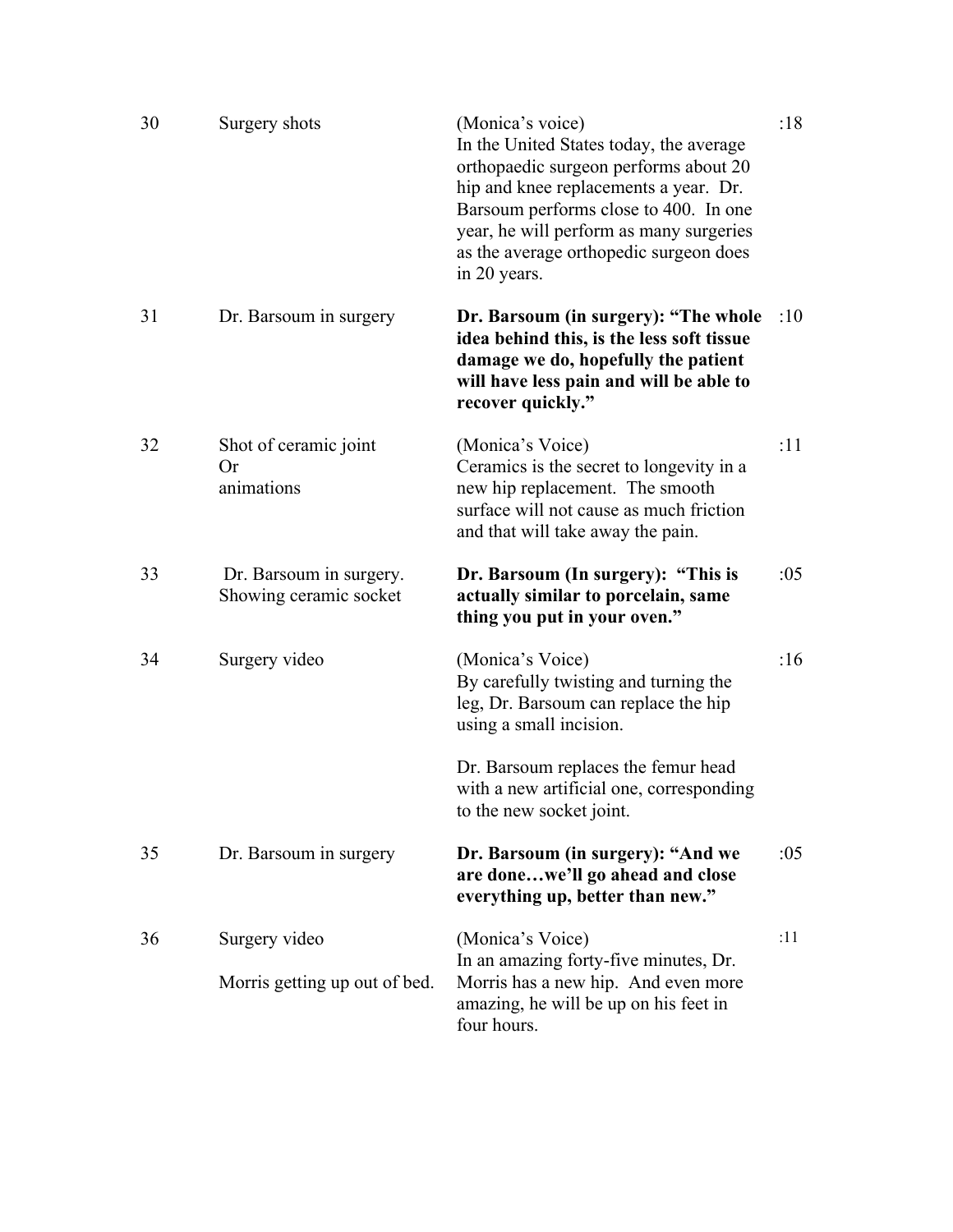| 37 | Morris out of bed                                             | Dr. Barsoum: "After those first few<br>hours after surgery, the patient is able<br>to stand up and walk around, really<br>with very little pain at all."                                                                                                                                         | :07 |
|----|---------------------------------------------------------------|--------------------------------------------------------------------------------------------------------------------------------------------------------------------------------------------------------------------------------------------------------------------------------------------------|-----|
| 38 | More of Morris out of bed                                     | Dr. Morris: "With some coaching, it<br>was very doable. I was surprised<br>myself."                                                                                                                                                                                                              | :09 |
| 39 | More Morris walking just<br>after surgery                     | Dr. Barsoum: "You want a patient to<br>be comfortable the first time they get<br>up, because if they are scared or they<br>feel pain, then the next time they get<br>up they are going to be challenged. It<br>is very important that they are<br>comfortable."                                  | :08 |
| 40 | Physical therapist with<br>Morris                             | (Monica's Voice)<br>The success of any hip replacement<br>patient involves more than the surgeon.<br>Physical and occupational therapists<br>play a major role in getting patients<br>back up on their feet.                                                                                     | :14 |
| 41 | X-ray of post surgery                                         | Dr. Barsoum (with xray): "We've got<br>a nice round cup, sitting in the socket,<br>right where it is supposed to be."                                                                                                                                                                            | :04 |
| 42 | Morris walking in his office.                                 | - NAT SOUND -                                                                                                                                                                                                                                                                                    | :02 |
| 43 | Morris walking in his office<br>then standing in the hallway. | Dr. Morris (standing): "I was back<br>here in the office, in two and a half<br>weeks, so, yeah, from the day of<br>surgery to two weeks was like<br>incredible amount of recovery for<br>that short of period of time, because<br>at two and a half weeks I was back in<br>here, in the office." | :16 |
| 44 | Morris at his desk.                                           | (Monica's Voice)<br>Dr. Morris is back at his practice and<br>seeing patients.                                                                                                                                                                                                                   | :05 |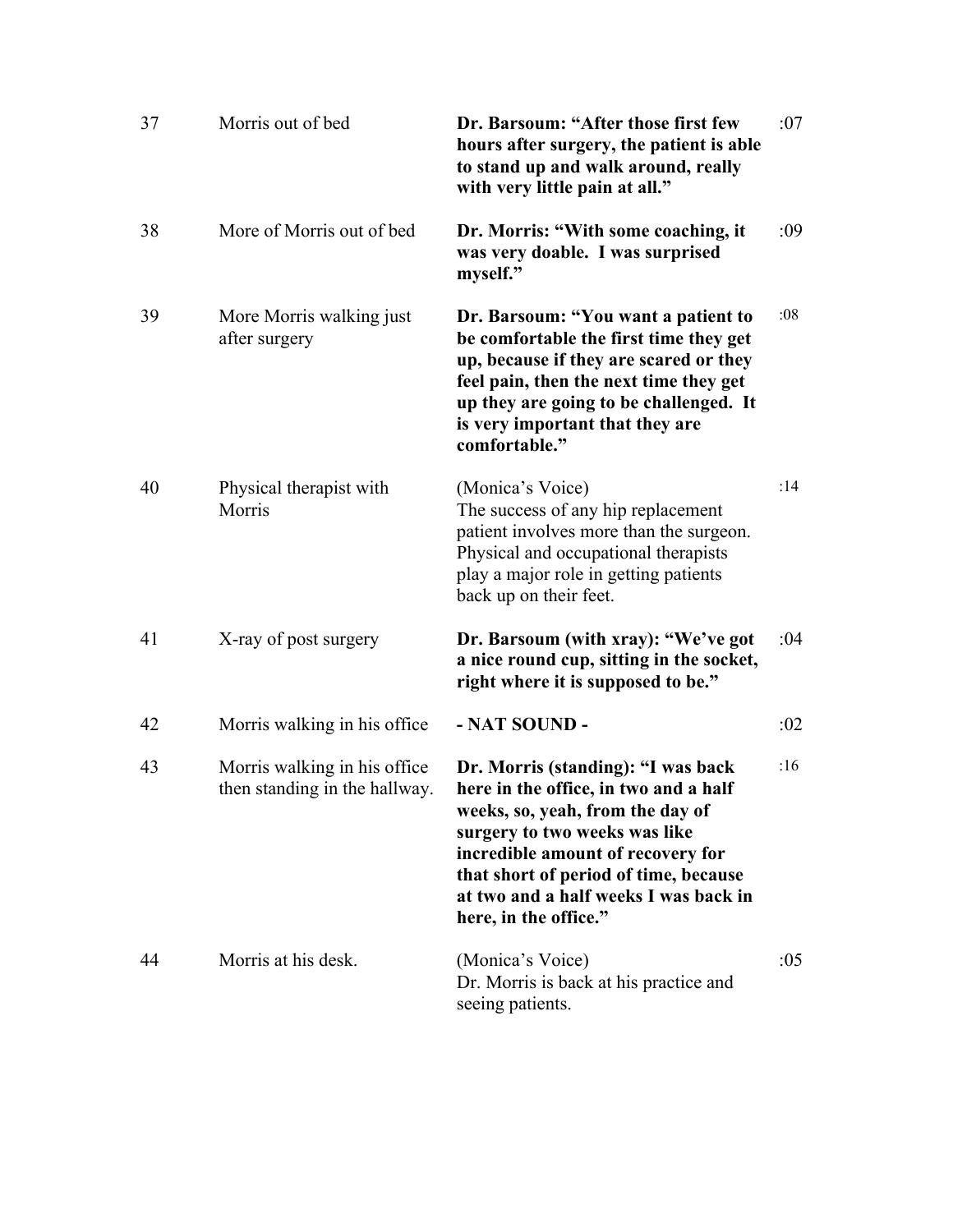| 45 | Morris on camera        | Dr. Morris: "I guess the hardest part<br>was just saying are you ready to do<br>this, are you ready to do this? How<br>much more can you do this? The<br>hardest part was saying, okay now it's<br>time."                                                                                                                                                                                                                                                                                                                   | :09 |
|----|-------------------------|-----------------------------------------------------------------------------------------------------------------------------------------------------------------------------------------------------------------------------------------------------------------------------------------------------------------------------------------------------------------------------------------------------------------------------------------------------------------------------------------------------------------------------|-----|
| 46 | Dr. Barsoum on camera   | Dr. Barsoum: "The one thing I hear<br>over and over from my patients is I<br>wish I had done this earlier. If you<br>are a good candidate, don't be scared,<br>see your doctor and think about it."                                                                                                                                                                                                                                                                                                                         | :09 |
| 47 | Morris on camera        | Dr. Morris: "It really is not a decision<br>that needs to be in the head so much,<br>its more in the hip and just go ahead<br>and make the decision and things<br>flowed very well, very well."                                                                                                                                                                                                                                                                                                                             | :10 |
| 48 | Dr. Barsoum on camera   | Dr. Barsoum: "A hip replacement is a<br>mechanical device. It will eventually<br>wear out, so the more you use it or the<br>more you abuse it, the quicker it will<br>wear out. My guess is for Dr. Morris,<br>is that his hip will last him at least 20<br>years if not 30 or 40. Because of the<br>type of hip that he has. Nonetheless<br>the more you use your hip the quicker<br>it will wear out. So, you have to be<br>careful of the fact that although you<br>maybe able to do something, maybe<br>you shouldn't." | :25 |
| 49 | Morris mowing the lawn. | (Monica's voice)<br>In a month's time, Dr. Morris was<br>mowing the lawn. He's not worried<br>about wearing out his hip cutting the<br>grass.                                                                                                                                                                                                                                                                                                                                                                               | :11 |
| 50 | Morris mowing his lawn. | Dr. Morris: "At five weeks now I have<br>mobility, more flexibility more<br>stamina just standing just on my own<br>two feet than I did for a lot of months<br>before surgery. And here on out it is<br>just all bonus and a blessing."                                                                                                                                                                                                                                                                                     | :16 |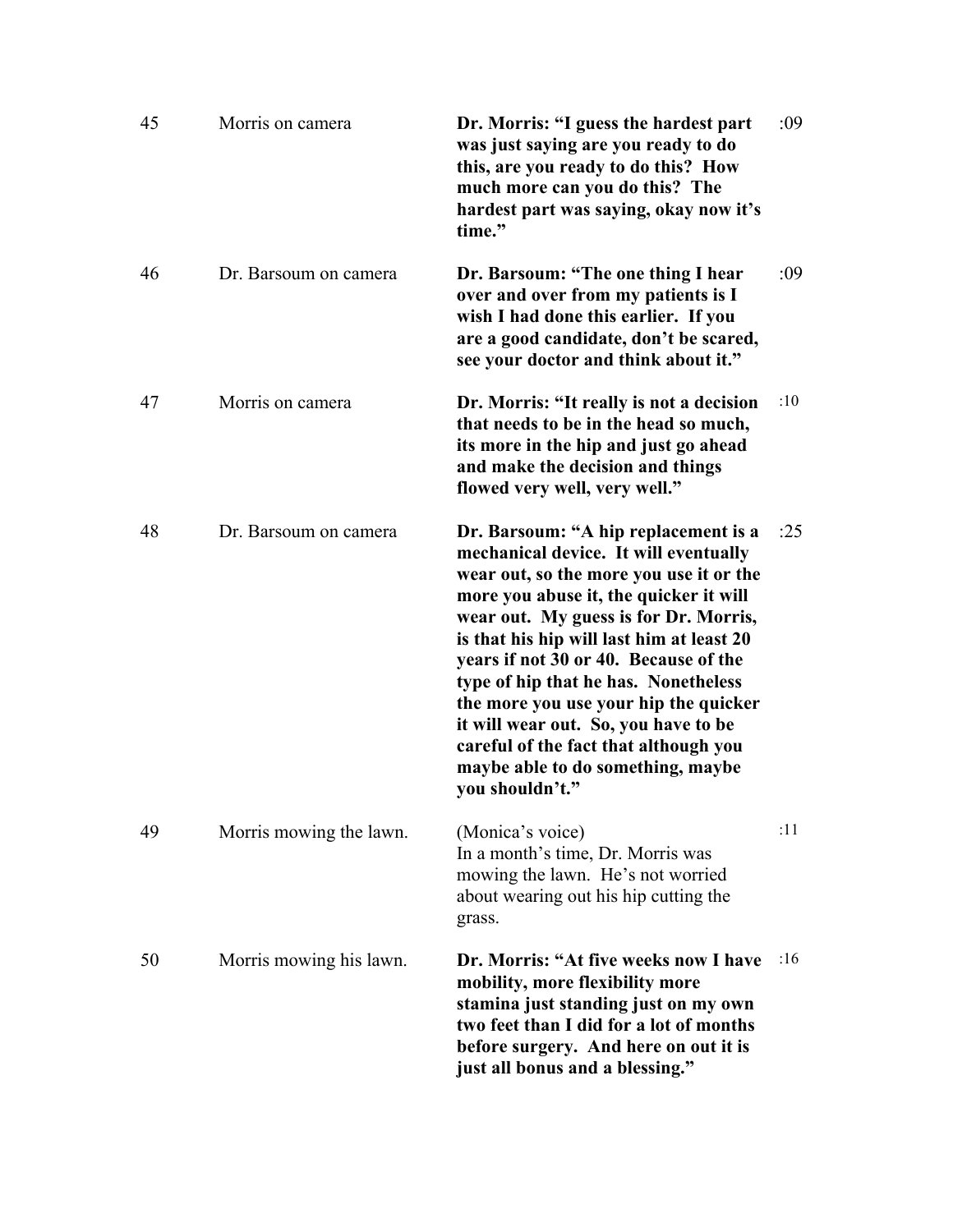| 51 | <b>DIP TO BLACK</b>        | <b>MUSIC FADES OUT</b>                                                                                                                         | :03  |
|----|----------------------------|------------------------------------------------------------------------------------------------------------------------------------------------|------|
| 52 | <b>CLOSING BUMP UP:</b>    | <b>CLOSING BUMP UP:</b>                                                                                                                        | :02  |
| 53 | <b>GRAPHIC:</b>            | (MONICA'S VOICE)<br>Coming up:                                                                                                                 | :27  |
|    | Anita on camera            | Anita: "I would do it again. I was<br>really scared and apprehensive but I<br>am glad that I did it."                                          |      |
|    | Robotic surgery video      | (Monica's Voice)<br>The word robotic surgery may scare<br>some but the advancement in surgery<br>assures a surgeon's steady hand.<br>And later |      |
|    | Katie on camera            | Katie: "It is nothing, easy, you know,<br>it is hard to deal with any disease and<br>cancer is one of the big ones so it is<br>hard."          |      |
|    |                            |                                                                                                                                                |      |
| 62 |                            | <b>FADE OUT</b>                                                                                                                                | :03  |
| 63 |                            | <b>CCF COMMERCIAL</b>                                                                                                                          | :30  |
|    |                            | <b>SEGMENT TIME:</b>                                                                                                                           | 8:48 |
| 64 | <b>COMMERICAL BREAK #1</b> | <b>COMMERCIAL BREAK #1</b>                                                                                                                     | 1:02 |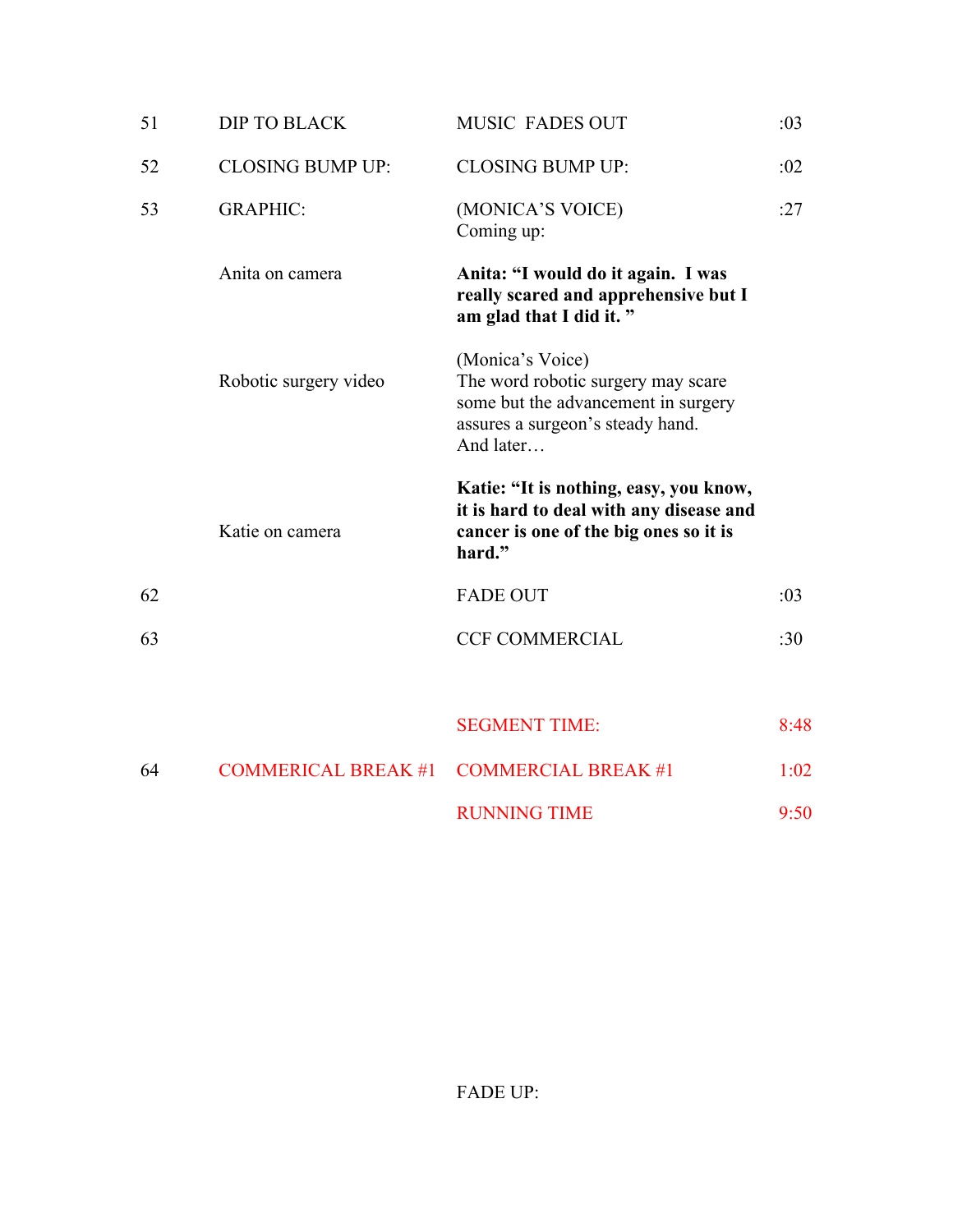| 65 | <b>OPEN BUMP</b>                                                                          | <b>OPEN BUMP</b>                                                                                                                                                                                                                                                                                                                    | :06 |
|----|-------------------------------------------------------------------------------------------|-------------------------------------------------------------------------------------------------------------------------------------------------------------------------------------------------------------------------------------------------------------------------------------------------------------------------------------|-----|
| 66 | Monica in Surgery Center<br>Super:<br>Monica Robins<br><b>WKYC</b> Health Anchor          | (MONICA ON CAMERA)<br>The heart is a complicated organ. The<br>repair of the heart was once thought<br>impossible and incredible risky but now<br>it is common and very safe. Robotic<br>surgery makes it even safer by taking<br>the slightest tremor out of surgeon's<br>hand; easing the minds of both patient<br>and physician. | :20 |
| 67 | Constance on camera<br>Super:<br>Anita Hajec                                              | Anita: "She just asked me and she<br>just said did anybody ever tell you,<br>you had a heart murmur and I said, I<br>never had a heart murmur."                                                                                                                                                                                     | :05 |
| 68 | Home video of Anita                                                                       | (MONICA'S VOICE)<br>Anita Hajec went for a routine physical<br>and found out she had a heart murmur.<br>At the time, it did not seem serious.                                                                                                                                                                                       | :08 |
| 69 | Dr. Mihaljevic on camera<br>Super:<br>Tomislav Mihaljevic, M.D.<br>Cardiovascular Surgeon | Dr. Mihaljevic: "Often times those<br>murmurs are secondary to very mild<br>dysfunction of heart valves and an<br>operation is not necessary in those<br>cases. Actually the majority of the<br>patients who have heart murmurs do<br>not need to have heart surgery."                                                              | :12 |
| 70 | Anita feeding birds                                                                       | (Monica's Voice)<br>Anita was not phased by the discovery<br>of her heart murmur.                                                                                                                                                                                                                                                   | :04 |
| 71 | Jamie Hajec on camera<br>Super:<br>Jamie Jajec<br>Husband                                 | Jamie: "She's a ball of energy. Can't<br>sit down. She loves the outdoors.<br>You can see by the bird feeders out<br>there, she likes to feed the birds and<br>she just likes the outdoors, period."                                                                                                                                | :13 |
| 72 | Anita resting (home video)                                                                | (Monica's Voice)<br>The always active Anita began to slow<br>down.                                                                                                                                                                                                                                                                  | :03 |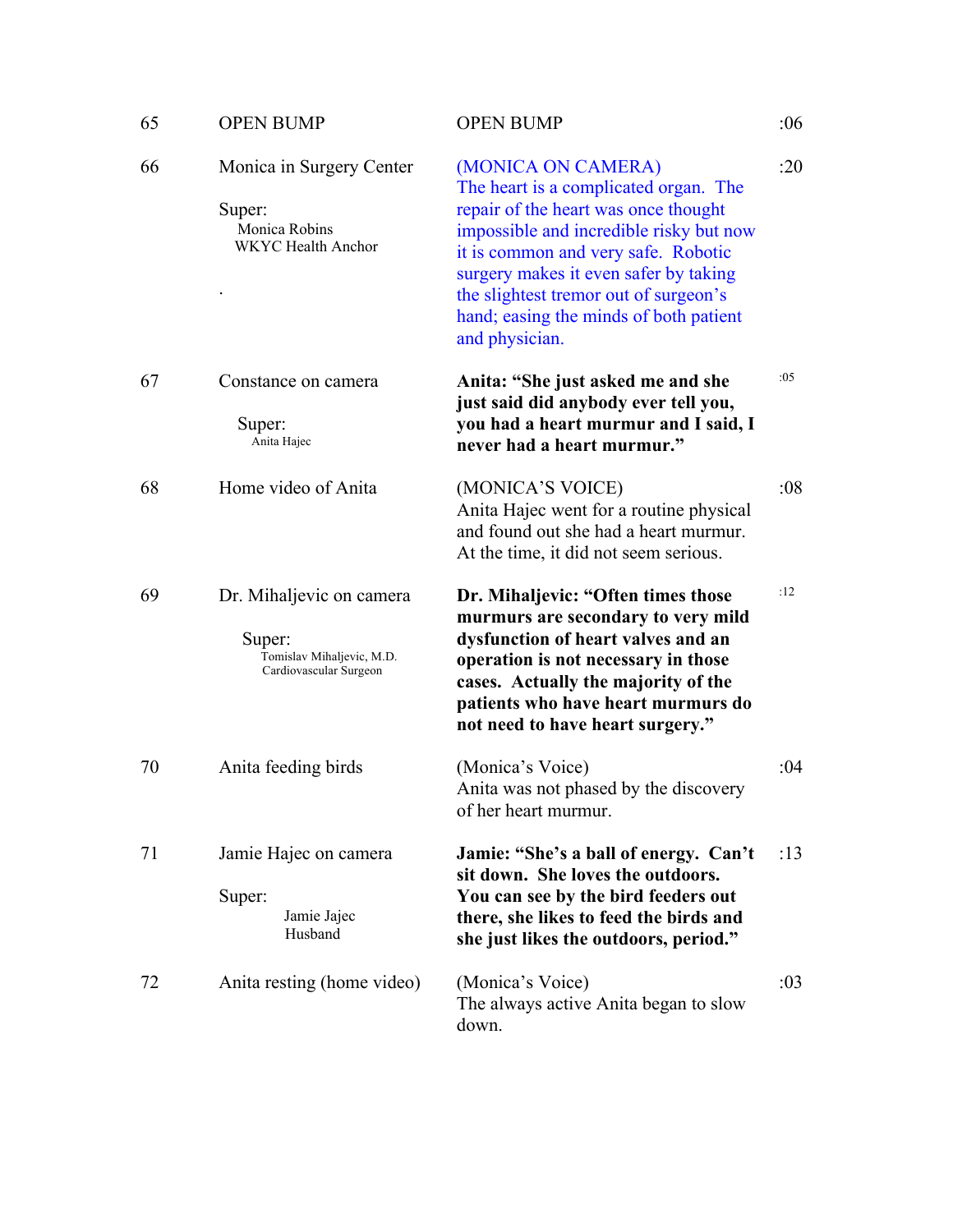| 73 | Anita on camera               | Anita: "I thought it was my<br>asthmawas making me winded. I<br>would take my inhaler and it<br>wouldn't get any better so, I figured it<br>wasn't. So, then I went back to the<br>doctor to have my heart checked<br>again. They said it was pretty bad." | :19 |
|----|-------------------------------|------------------------------------------------------------------------------------------------------------------------------------------------------------------------------------------------------------------------------------------------------------|-----|
| 74 | Dr. Mihaljevic on camera      | Dr. Mihaljevic: "Her valve condition<br>was very severe, so on the scale to one<br>to 4 her mitral regurgitation was 4."                                                                                                                                   | :05 |
| 75 | Anita resting (home video)    | (MONICA'S VOICE)<br>For patients who have severe mitral<br>regurgitation, like Anita, the diagnosis<br>signals heart failure down the road. Her<br>heart can not tolerate this condition for a<br>very long period of time.                                | :14 |
| 76 | Jamie on camera               | Jamie: "She was getting winded and<br>more tired over the past year, maybe<br>a little longer and of course by then<br>she knew something was wrong"                                                                                                       | :14 |
| 77 | Anita on camera<br>Home video | Anita: "As I was getting out of breath<br>and finding it more difficult to do the<br>things that I like to dothat had a big<br>part on itI didn't want to drop dead<br>one of these days and leave my<br>family."                                          | :17 |
| 78 | Dr. Mihaljevic on camera      | (Monica's Voice)<br>Anita decided to have her valve repaired<br>by surgeon, Dr. Tomislav Mihaljevic.                                                                                                                                                       | :05 |
| 79 | Anita on camera               | Anita: "I have one granddaughter<br>now and I have two more on the way,<br>and I needed to do this because I want<br>to see them and spend my life with<br>them. So, I had to do it. That's who I<br>did it for."                                          | :16 |
| 81 | Surgery video                 | (Monica's Voice)<br>Anita learned that her mitral valve will<br>be repaired using robotic surgery.                                                                                                                                                         | :05 |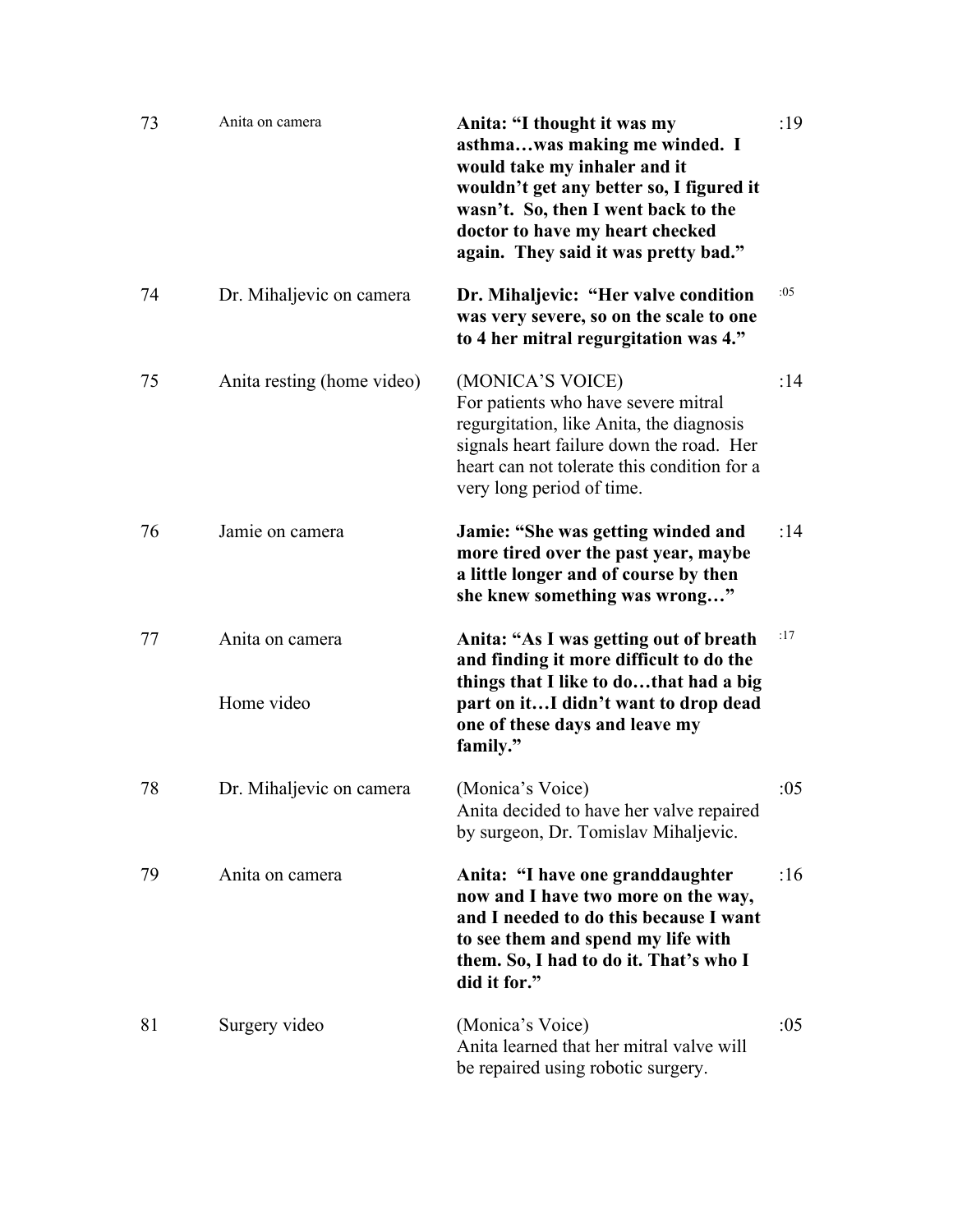| 82 | Dr. Kaouk on camera<br>Super:<br>Jihad Kaouk, M.D. | Dr. Kaouk: "Patients who hear about<br>robotic surgery have the concept that<br>this is a more advanced, a more<br>precise, technology that they would<br>like to do."                                                                                                                                                                     | :10 |
|----|----------------------------------------------------|--------------------------------------------------------------------------------------------------------------------------------------------------------------------------------------------------------------------------------------------------------------------------------------------------------------------------------------------|-----|
| 83 | Surgery video                                      | (Monica's Voice)<br>Minimally invasive robotic surgery does<br>not require the breast bone to be cut.                                                                                                                                                                                                                                      | :04 |
| 84 | Anita on camera                                    | Anita: "I didn't want to be sliced<br>down the middle of my chest.                                                                                                                                                                                                                                                                         | :03 |
| 85 | Jamie on camera                                    | <b>Jamie: "The only think I knew about</b><br>heart surgery, was that they would go<br>in from the front, didn't know they<br>could go in from the side."                                                                                                                                                                                  | :08 |
| 86 | Surgery video                                      | (Monica's Voice)<br>Through a small incision of 2 to 2 $\frac{1}{2}$<br>inches on the side of the chest, the<br>surgeon is able to perform the surgery.                                                                                                                                                                                    | :09 |
| 87 | Animation                                          | (Monica's Voice)<br>Dr. Mihaljevic uses a DaVinci robot to<br>perform mitral valve repair. The system<br>consists of two parts.                                                                                                                                                                                                            | :23 |
|    |                                                    | At the console, the surgeon uses his<br>fingers to manipulate the tools located<br>on a "tower" placed alongside the<br>patient.                                                                                                                                                                                                           |     |
|    |                                                    | The tools are put in position by surgical<br>assistants and the surgeon performs the<br>surgery from across the room.                                                                                                                                                                                                                      |     |
| 88 | Dr. Mihaljevic on camera                           | Dr. Mihaljevic: "We can accomplish<br>the same quality of result through<br>much smaller incision, much less<br>trauma to the patient. All of that<br>translates into faster recovery.<br><b>Shorter absence from work. Quicker</b><br>return to regular activities. And<br>that's the reason why we do<br>minimally invasive operations." | :16 |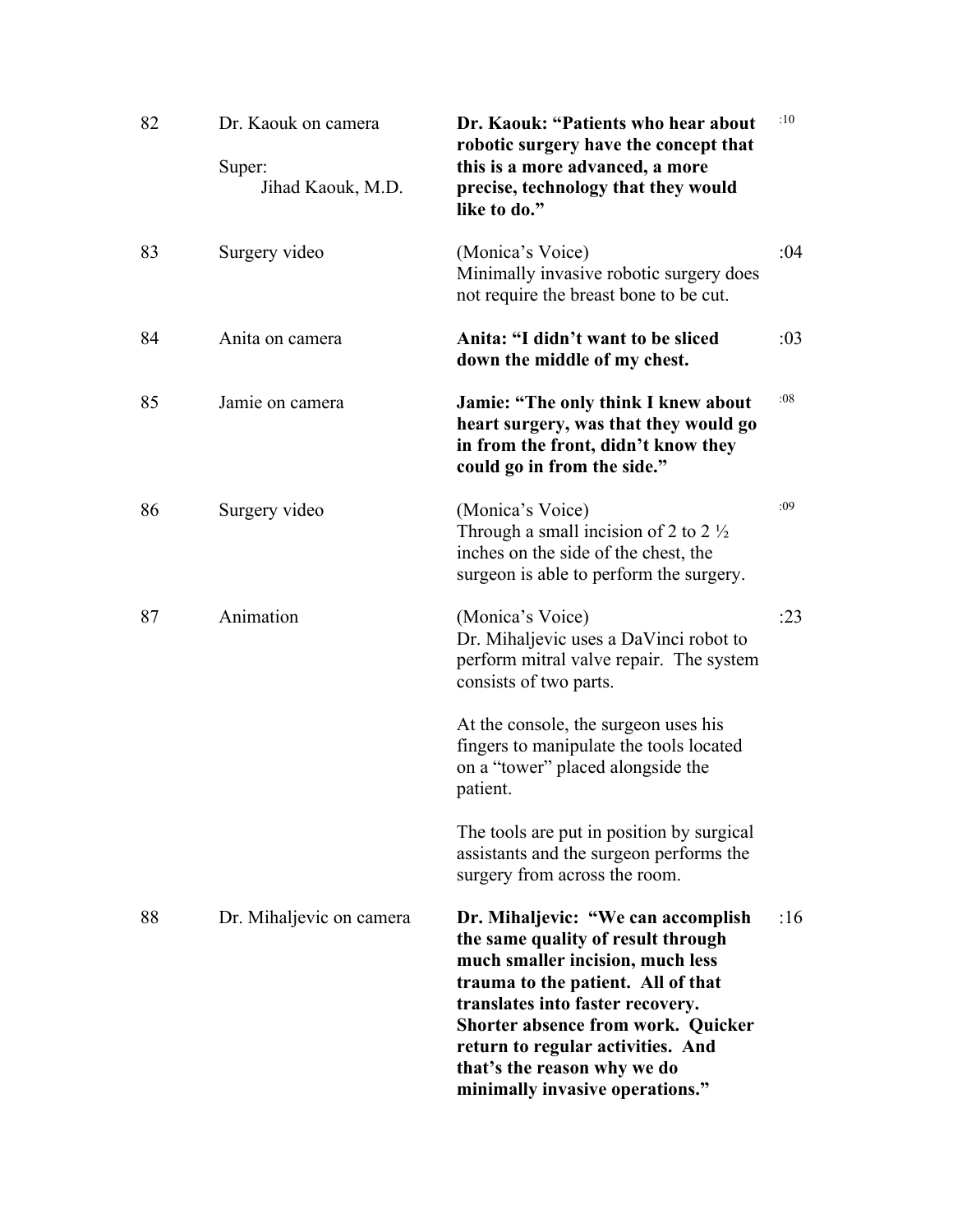| 89 | Dr. Kaouk on camera      | Dr. Kaouk: "The pain requirement<br>throughout this period is significantly<br>less. Cosmetically it is better. Risk<br>for hernias, since the incisions are<br>smaller, is less. So all of these are<br>confirmed advantages of minimally<br>invasive approach, compared to<br>open."                                                                                                                                    | :15 |
|----|--------------------------|---------------------------------------------------------------------------------------------------------------------------------------------------------------------------------------------------------------------------------------------------------------------------------------------------------------------------------------------------------------------------------------------------------------------------|-----|
| 90 | Surgery video            | (Monica's voice)<br>Using the controls on the console, the<br>surgeon can make tiny and precise<br>movements that would be more difficult<br>with the human hand.                                                                                                                                                                                                                                                         | :11 |
| 91 | Surgery video            | Dr. Mihaljevic: "These instruments<br>are so refined and they allow us to<br>perform the operation with such a<br>great precision and by using the<br>special camera that gives us a three<br>dimensional image of the operating<br>field, we have just a superb<br>visualization of the heart, so we can<br>do really, really complex very precise<br>work without really needing to make<br>a big incision on a chest." | :19 |
| 92 | Surgery video            | (Monica's Voice)<br>Repairing the valve becomes a routine<br>operation. For surgery on the mitral<br>valve, the risk to a patient's life is lower<br>than any surgery performed at the<br>Cleveland Clinic Heart Center. The risk<br>is less than $\cdot$ 1 percent.                                                                                                                                                      | :17 |
| 93 | Surgery video            | Dr. Mihaljevic: "Which is extremely<br>trivial. It comes as close to zero as it<br>is possible in our line of work." (cut                                                                                                                                                                                                                                                                                                 | :15 |
|    | Dr. Mihaljevic on camera | to) "I do about 400 operations a year.<br>That translates into about thirty-five<br>a month."                                                                                                                                                                                                                                                                                                                             |     |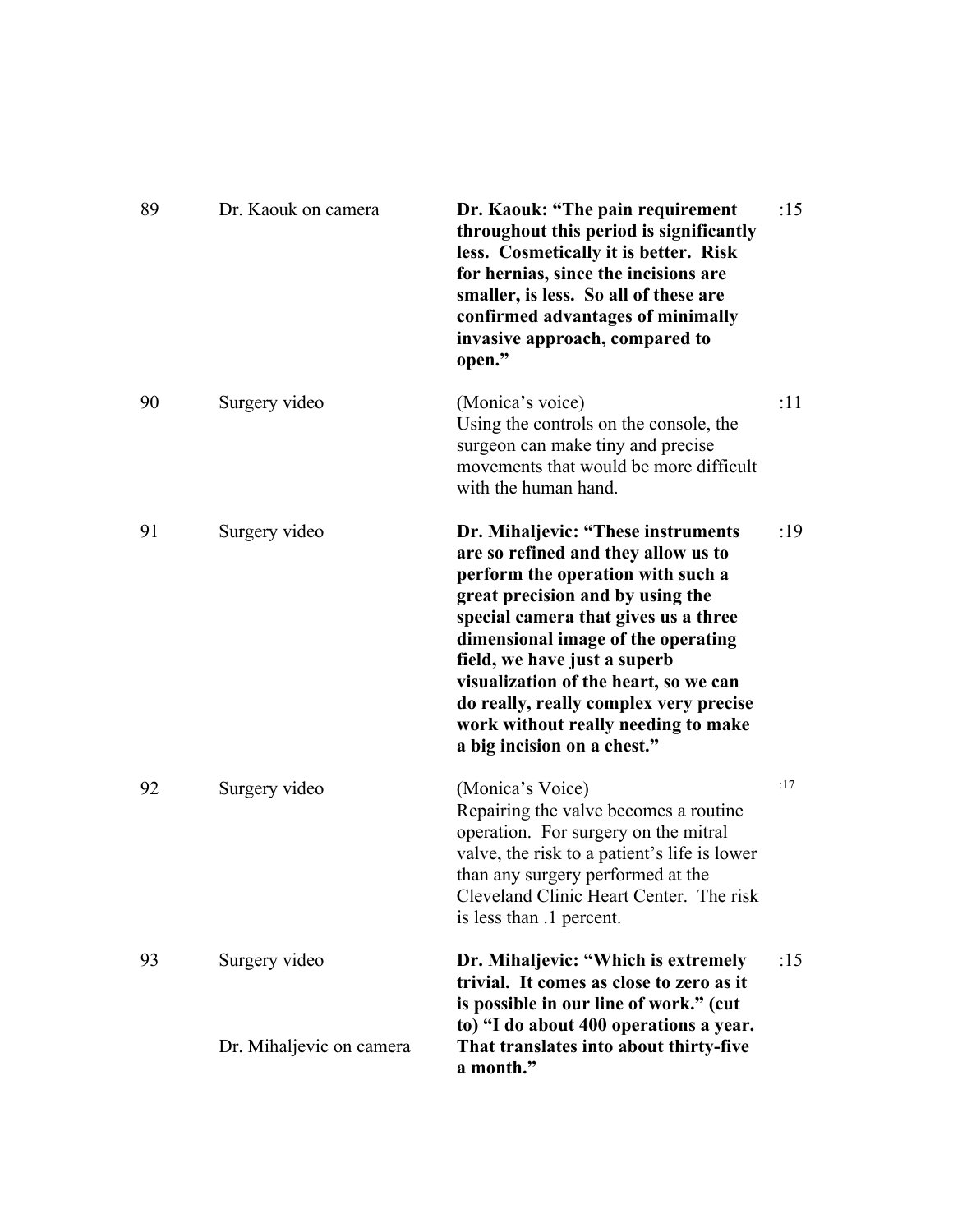| 94  | Surgery video            | - NAT SOUND -                                                                                                                                                                                                                                                                                                                               | :02 |
|-----|--------------------------|---------------------------------------------------------------------------------------------------------------------------------------------------------------------------------------------------------------------------------------------------------------------------------------------------------------------------------------------|-----|
| 95  | Dr. Kaouk on camera      | Dr. Kaouk: "Robotics by itself does<br>not hold the surgeon's hand rather it<br>just follows the command of the<br>surgeon."                                                                                                                                                                                                                | :07 |
| 96  | Surgery video            | (Monica's voice)<br>In the future, the robot may take a more<br>active role in surgery.                                                                                                                                                                                                                                                     | :06 |
| 97  | Dr. Kaouk on camera      | Dr. Kaouk: "We are talking now<br>about navigational systems where the<br>machine talks to you."                                                                                                                                                                                                                                            | :05 |
| 98  | Surgery video            | (Monica's voice)<br>And the navigational systems will show<br>the surgeon where a cancer is located.                                                                                                                                                                                                                                        | :13 |
|     |                          | Right now, heart surgeons can enjoy the<br>benefits of the current system.                                                                                                                                                                                                                                                                  |     |
| 99  | Dr. Mihaljevic on camera | Dr. Mihaljevic: "Patients who<br>undergo a successful mitral valve<br>repair, usually have excellent long<br>term results and long term results we<br>are talking twenty, thirty years down<br>the road."                                                                                                                                   | :09 |
| 100 | Anita on camera          | Anita: "My surgery was Wednesday.<br>I was in ICU Thursday and Friday.<br>Saturday I went up to a room and<br>Sunday I was home."                                                                                                                                                                                                           | :10 |
| 101 | Dr. Mihaljevic on camera | Dr. Mihaljevic: "Well, we don't<br>consider it a miracle. We consider it<br>as a result that we were hoping to<br>accomplish. And we can accomplish<br>it in a majority of patients. If you<br>were to ask me the same question ten<br>years ago, it would have been a<br>miracle. (cut to)  it's just another<br>day in the office for us. | :13 |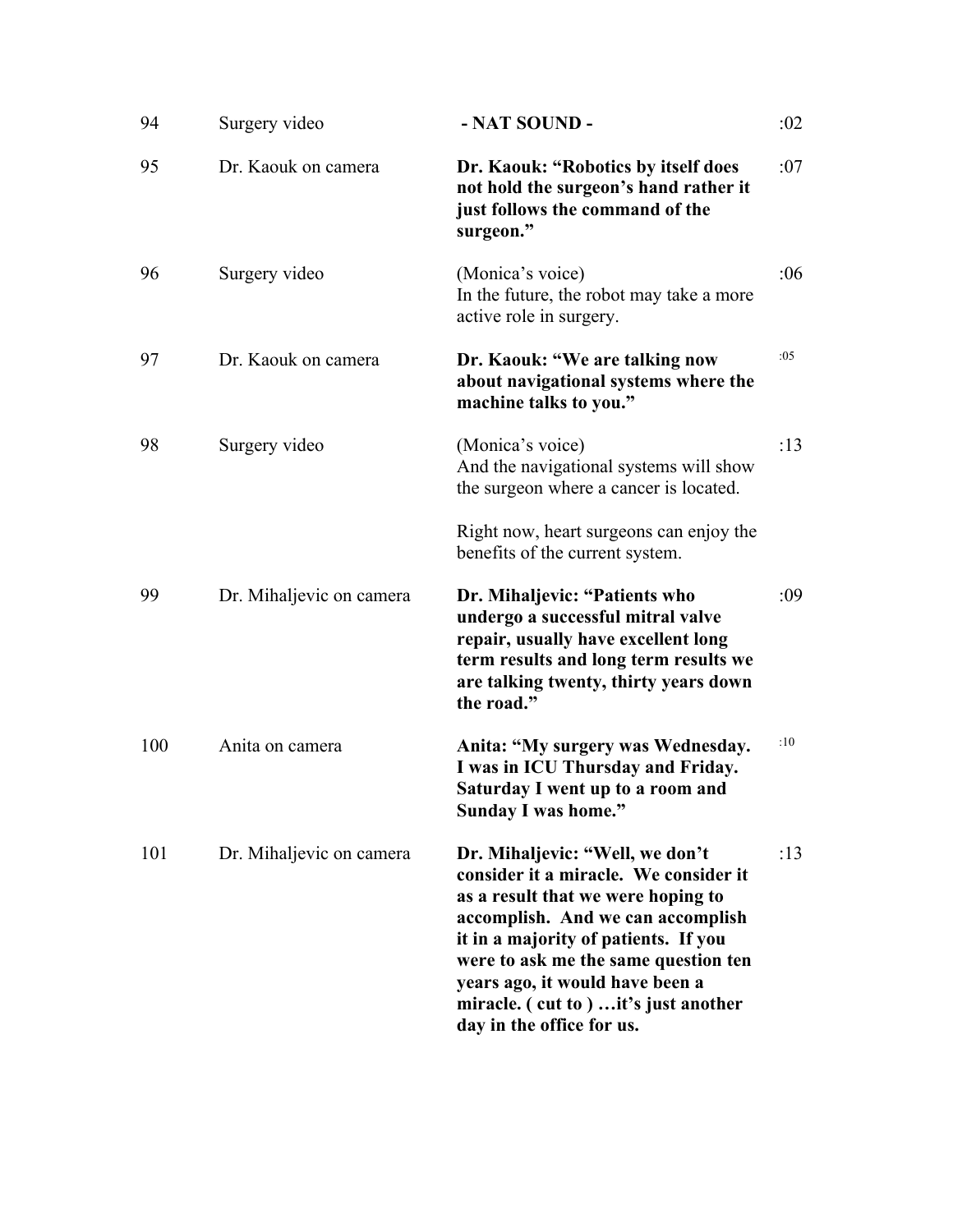| 102 | Jamie on camera<br>Anita with her feeders | Jamie: "Knowing Anita the way I do<br>this will all be behind her. (cut to)<br>She'll be just back at her bird feeders,<br>back to work and a ball of energy like<br>she always been." | :11   |
|-----|-------------------------------------------|----------------------------------------------------------------------------------------------------------------------------------------------------------------------------------------|-------|
| 95  | <b>DIP TO BLACK</b>                       | <b>MUSIC FADES OUT</b>                                                                                                                                                                 | :03   |
| 96  | <b>CLOSING BUMP UP:</b>                   | <b>CLOSING BUMP UP:</b>                                                                                                                                                                | :03   |
| 97  | <b>GRAPHIC:</b>                           | (MONICA'S VOICE)<br>Next:                                                                                                                                                              | :21   |
|     | Don on camera                             | Don: "At this point, or any point in<br>my life, that was always the hardest<br>thing if Ibecause of me my children<br>feel bad."                                                      |       |
|     | Don being wheeled into<br>surgery.        | (MONICA'S VOICE)<br>One man's personal fight against the<br>second leading cause of cancer deaths in<br>the United States.                                                             |       |
| 98  | <b>FADE OUT:</b>                          | <b>FADE OUT:</b>                                                                                                                                                                       | :03   |
| 99  | <b>CCF COMMERCIAL</b>                     | <b>CCF COMMERICAL</b>                                                                                                                                                                  | :30   |
|     |                                           | <b>SEGMENT TIME:</b>                                                                                                                                                                   | 7:43  |
| 100 | <b>COMMERICAL BREAK #2</b>                | <b>COMMERCIAL BREAK #2</b>                                                                                                                                                             | 1:02  |
|     |                                           | <b>RUNNING TIME:</b>                                                                                                                                                                   | 18:34 |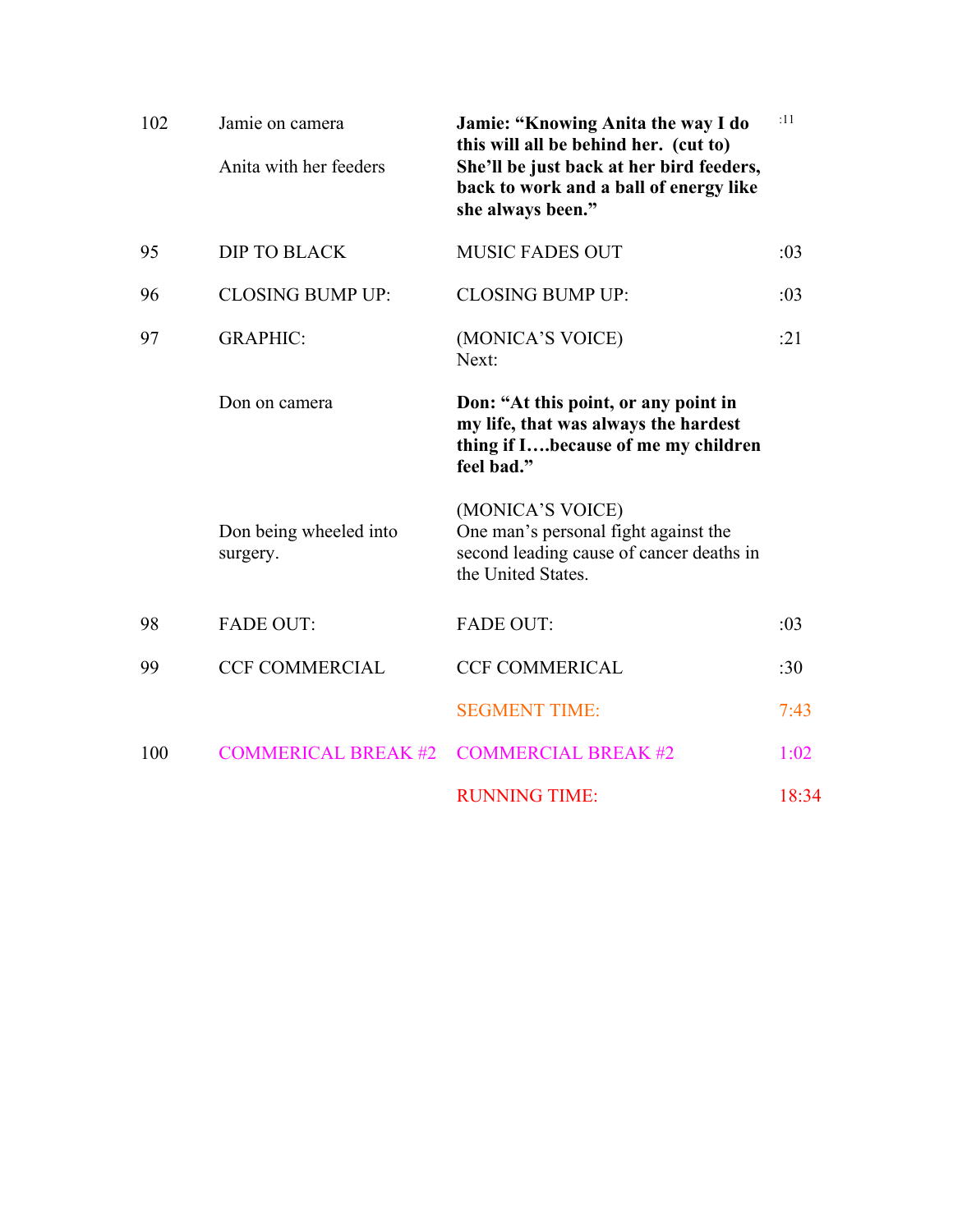| 101 | <b>SEGMENT THREE</b><br><b>TITLE GRAPHIC</b>                                               | <b>SEGMENT THREE</b><br><b>MUSIC</b>                                                                                                                                                                                                                        | :10 |
|-----|--------------------------------------------------------------------------------------------|-------------------------------------------------------------------------------------------------------------------------------------------------------------------------------------------------------------------------------------------------------------|-----|
| 102 | Monica on camera<br>In garden setting.<br>Super:<br>Monica Robins<br>WKYC-TV Health Anchor | <b>MONICA ON CAMERA:</b><br>The number two cause of cancer<br>deaths in the United States is colon<br>and rectal cancer.<br><b>Your diet, lifestyle and even your</b><br>heredity can play a role in whether<br>you develop rectal cancer.                  | :19 |
|     |                                                                                            | It is a squeamish topicbut rectal<br>cancer is serious business.                                                                                                                                                                                            |     |
| 103 | Patty on camera<br>Super:<br>Patty Vasil                                                   | Patty: "He is very giving and very<br>loving and he's great with his kids,<br>there's ten nieces and nephews and he<br>gets along with everybody. He's very<br>bright, you know, was very successful<br>in his job, yeahhe's got a lot of good<br>friends." | :16 |
| 104 | Video of Don at home                                                                       | (Monica's Voice):<br>Don Zagorski managed municipal<br>water plants for twenty years. After a<br>series of strokes he was forced to<br>retire. At 56, he began to face the<br>toughest times of his life.                                                   | :13 |
| 105 | Don Zagorski on camera<br>Super:<br>Don Zagorski                                           | Don: "One day, I started having<br>difficulty breathing(cut to)the<br>diagnosis at the time was that I was in<br>congestive heart failure."                                                                                                                 | :12 |
| 106 | Don at home                                                                                | (Monica's voice)<br>His doctors were able to control his<br>heart condition.<br>However, something was not quite right.                                                                                                                                     | :07 |
| 107 | Don on camera                                                                              | Don: "I started to have some<br>bleeding. I was losing blood, I was<br>very weak, and uh, eventually my<br>breathing difficulties came back."                                                                                                               | :13 |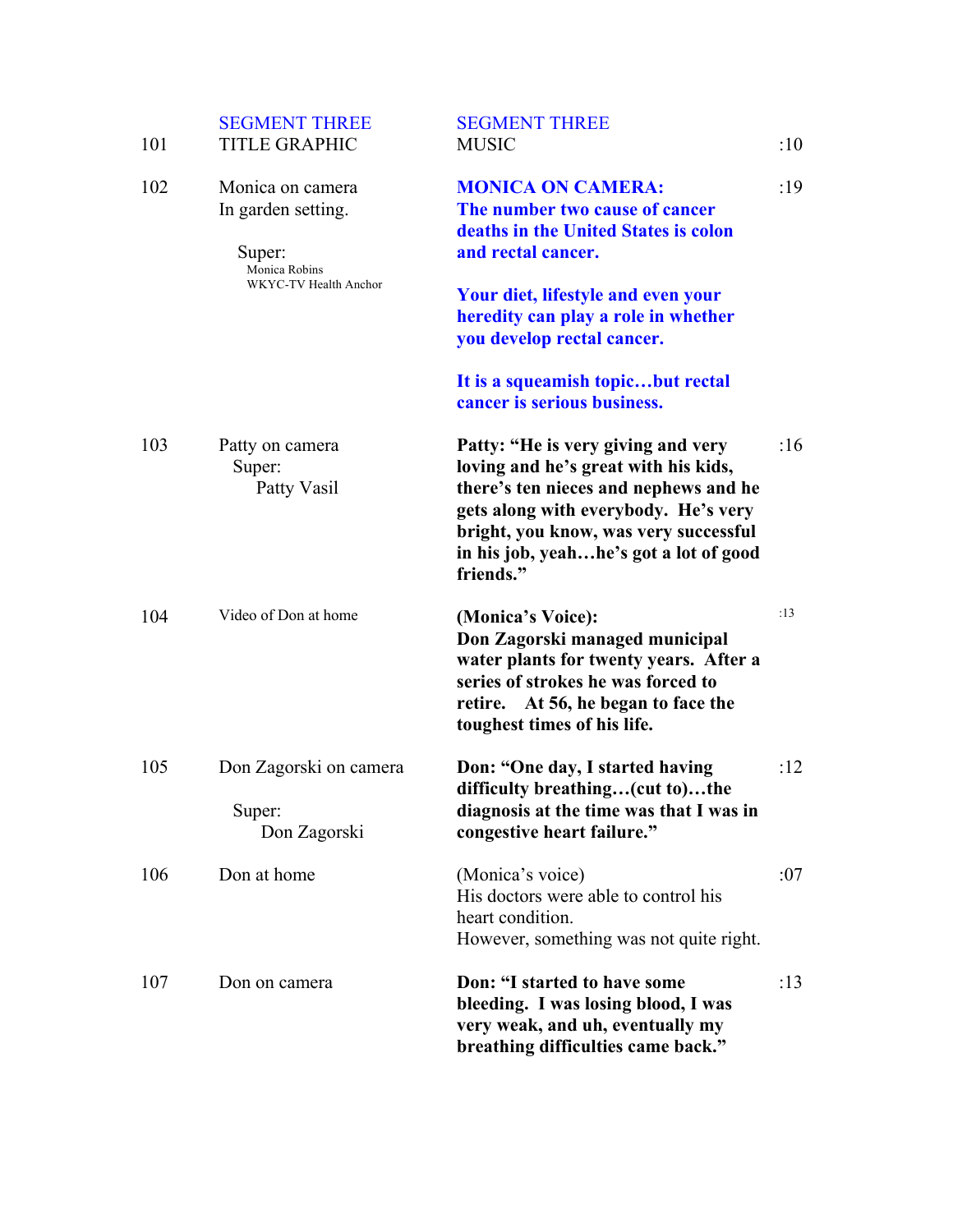| 108 | Dr. Geisler on camera<br>Super:<br>Daniel Geisler, M.D.<br>Colorectal Surgeon | Dr. Geisler: "He had very mild<br>bleeding, nothing more than that.<br>Unfortunately, with cancers of the<br>colon and rectum, most of them don't<br>show symptoms until it is very late."                                                                                                                                         | :08 |
|-----|-------------------------------------------------------------------------------|------------------------------------------------------------------------------------------------------------------------------------------------------------------------------------------------------------------------------------------------------------------------------------------------------------------------------------|-----|
| 108 | Patty on camera                                                               | Patty: "So when he went back into the<br>emergency room they wanted to see<br>exactly what it was, and they did a<br>colonoscopy and that is how they<br>found it."                                                                                                                                                                | :08 |
| 109 | Dr. Geisler and Don in the<br>office                                          | (Monica's voice)<br>What they found was cancer. A biopsy<br>confirmed that there was a cancerous<br>tumor in Don's rectum.                                                                                                                                                                                                         | :08 |
| 110 | Patty on camera                                                               | Patty: "When he found out on Good<br>Friday, he told us on Easter Sunday,<br>my sister and I that he had the cancer<br>and initially of course we cried<br>because my father died of cancer, so<br>immediately you think that<br>somebody's going to die, that's your<br>immediate reaction, oh my God, they<br>are going to die." | :19 |
| 111 | Joy in exam room                                                              | Dr. Geisler: "It is always tough for<br>the patient and their family when they<br>get the new diagnosis of a cancer,<br>whether it is a rectal cancer or a colon<br>cancer. The first thought is fear that<br>the cancer spread elsewhere. We do<br>put them through a thorough work up<br>as we did in Mr. Zagorski's case."      | :15 |
| 112 | Dr. Geisler and Don in office                                                 | (Monica's voice)<br>Untreated the tumor would continue to<br>grow and at some time perforate through<br>the walls of the rectum and start<br>spreading to the local lymph nodes and<br>finally to the liver and the lung.                                                                                                          | :14 |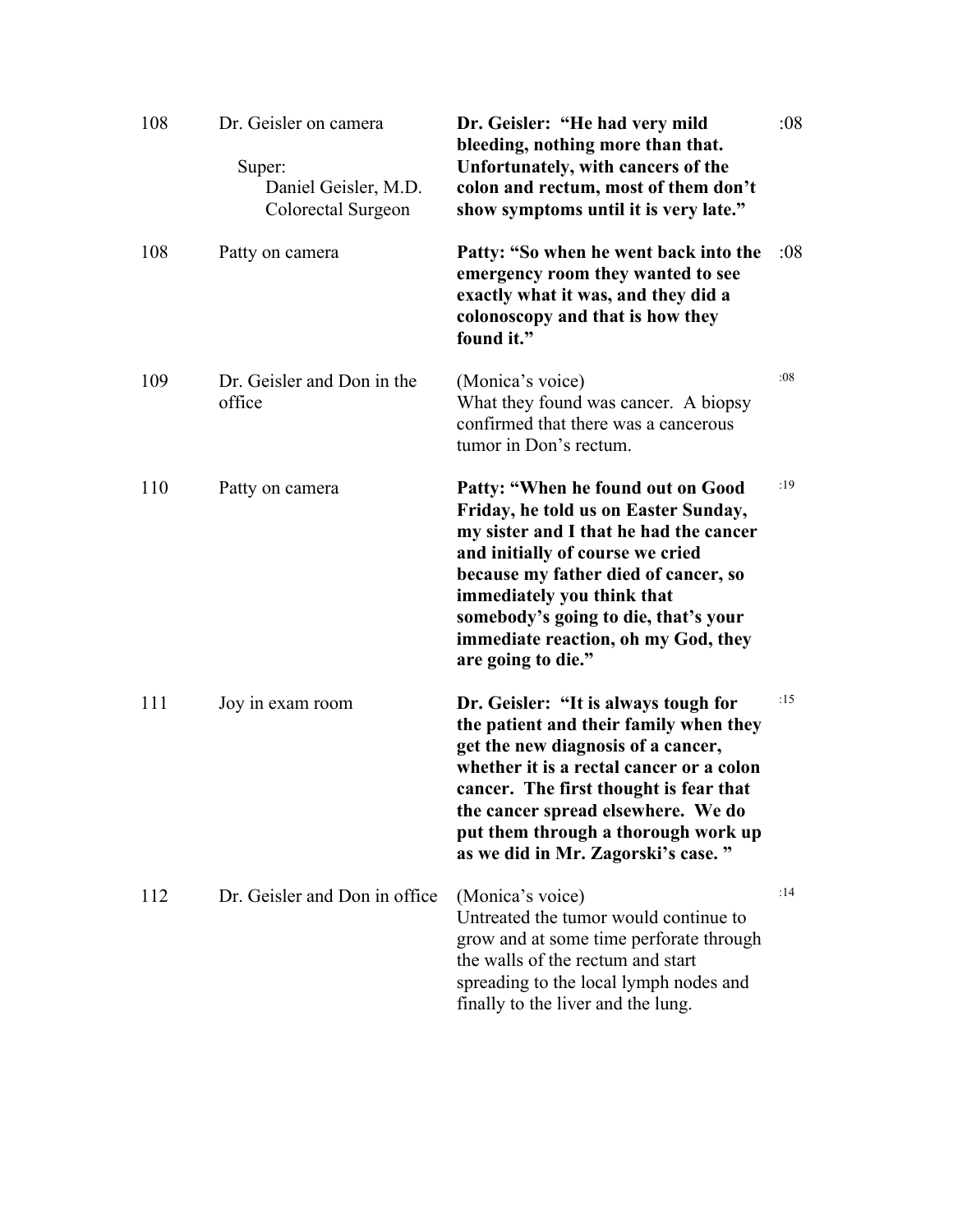| 113 | Dr. Geisler on camera      | Dr. Geisler: "Fortunately, we see this<br>looks like it was caught early enough<br>that that's not going to be the case.<br>With that said he is going to require<br>close following over the next couple of<br>year's time to be sure that this tumor<br>doesn't come back."                                                                                       | :12 |
|-----|----------------------------|---------------------------------------------------------------------------------------------------------------------------------------------------------------------------------------------------------------------------------------------------------------------------------------------------------------------------------------------------------------------|-----|
| 114 | Don with his daughter.     | (Monica's Voice)<br>Don faces the prospect of his cancer<br>calmly.                                                                                                                                                                                                                                                                                                 | :05 |
| 115 | Don on camera              | Don: "I have a positive attitude, I feel<br>real good about beating this."                                                                                                                                                                                                                                                                                          | :06 |
| 116 | Animation<br>Surgery video | (Monica's Voice)<br>Dr. Daniel Geisler recommends a<br>TEM procedure for Don. TEM stands<br>for Trans-Anal-Endoscopic-Micro-<br>Surgery. It is a minimally invasive<br>procedure introduced in the 1980's in<br>Germany. Only a handful of centers in<br>the United States use the technology.<br>The minimally invasive surgery benefits<br>patients in many ways. | :33 |
|     |                            | Less pain and discomfort than<br>traditional surgery and no need for<br>either a permanent or temporary stoma<br>pouch.                                                                                                                                                                                                                                             |     |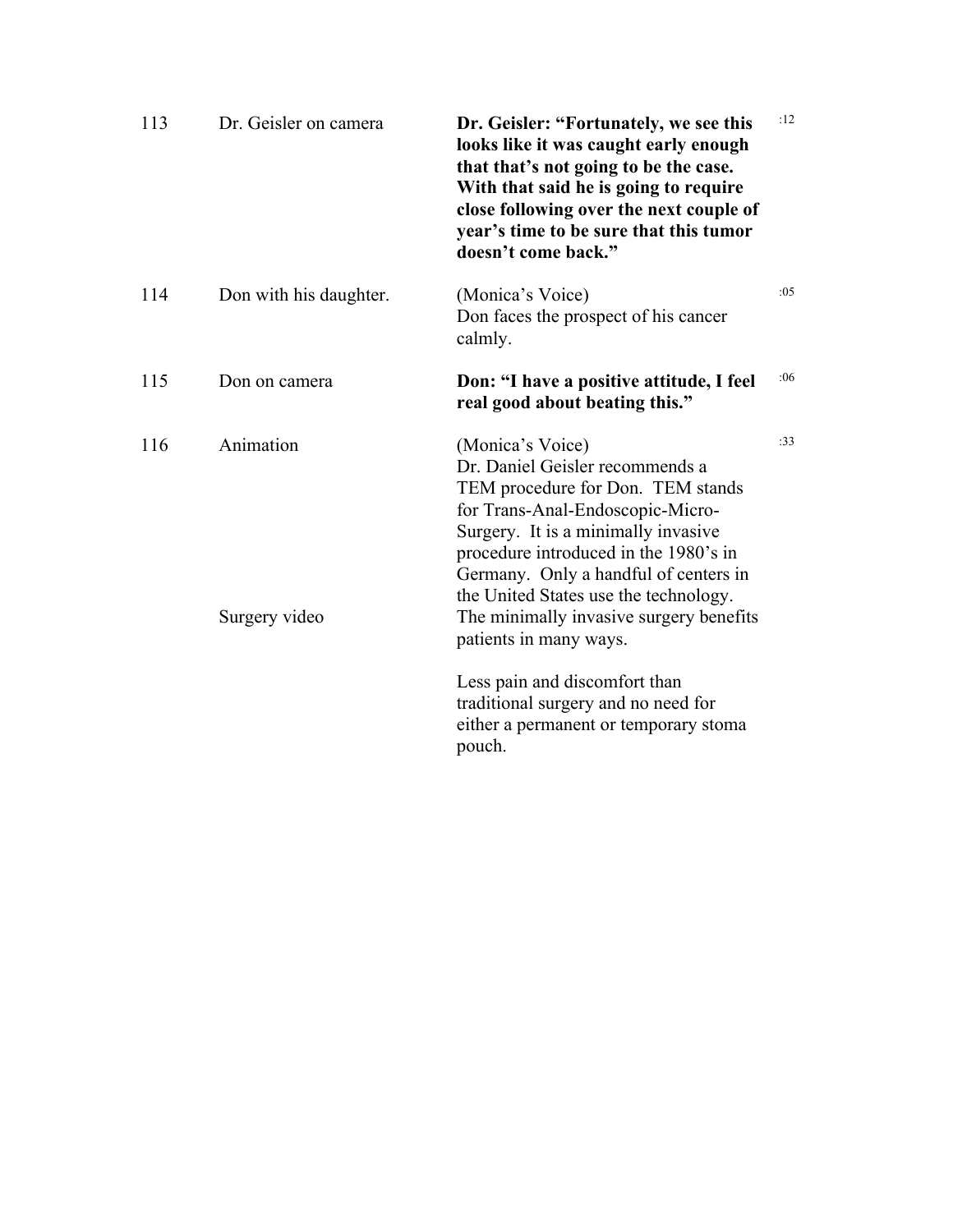| 117 | Animation              | (Monica's voice)<br>The centerpiece for the TEM surgery is<br>the scope. It is 20 centimeters in length.<br>The length allows access to tumors<br>further up the colon. An operating face<br>plate and specialty instruments allow the<br>surgeon to dissect these tumors from<br>their surroundings and take them out<br>without disturbing the tumor.                                                                                                                                               | :40 |
|-----|------------------------|-------------------------------------------------------------------------------------------------------------------------------------------------------------------------------------------------------------------------------------------------------------------------------------------------------------------------------------------------------------------------------------------------------------------------------------------------------------------------------------------------------|-----|
|     |                        | A large tumor was removed from Don.<br>It was sent to the lab to check and see if<br>the cancer was spreading.                                                                                                                                                                                                                                                                                                                                                                                        |     |
|     |                        | As a pre-caution, Don will undergo<br>further chemotherapy treatment to<br>insure all the cancer has been removed<br>from his body.                                                                                                                                                                                                                                                                                                                                                                   |     |
| 118 | Dr. Geisler in surgery | Dr. Geisler (in surgery): "The<br>procedure itself went fine, he had a<br>rather large tumor and we did take<br>out a lot of tissue. Where it is located<br>he will have a very quick recovery,<br>with minimal to no discomfort from<br>this." $(cut to)$<br>"Month from today, hopefully he is as<br>strong as he was a month ago and<br>quite frankly possibly better now that<br>this tumor is gone and any bleeding<br>he was having from the tumor should<br>be gone as well with the surgery." | :27 |
| 119 | Don with his sister    | (Monica's voice)<br>A month has gone by and Don is feeling<br>good.                                                                                                                                                                                                                                                                                                                                                                                                                                   | :04 |
| 120 | Don on camera          | Don: "I'm happy with the results and<br>I went through it, pretty much,<br>opened minded, positive thinking and<br>I didn't have much physical or<br>emotional stress."                                                                                                                                                                                                                                                                                                                               | :19 |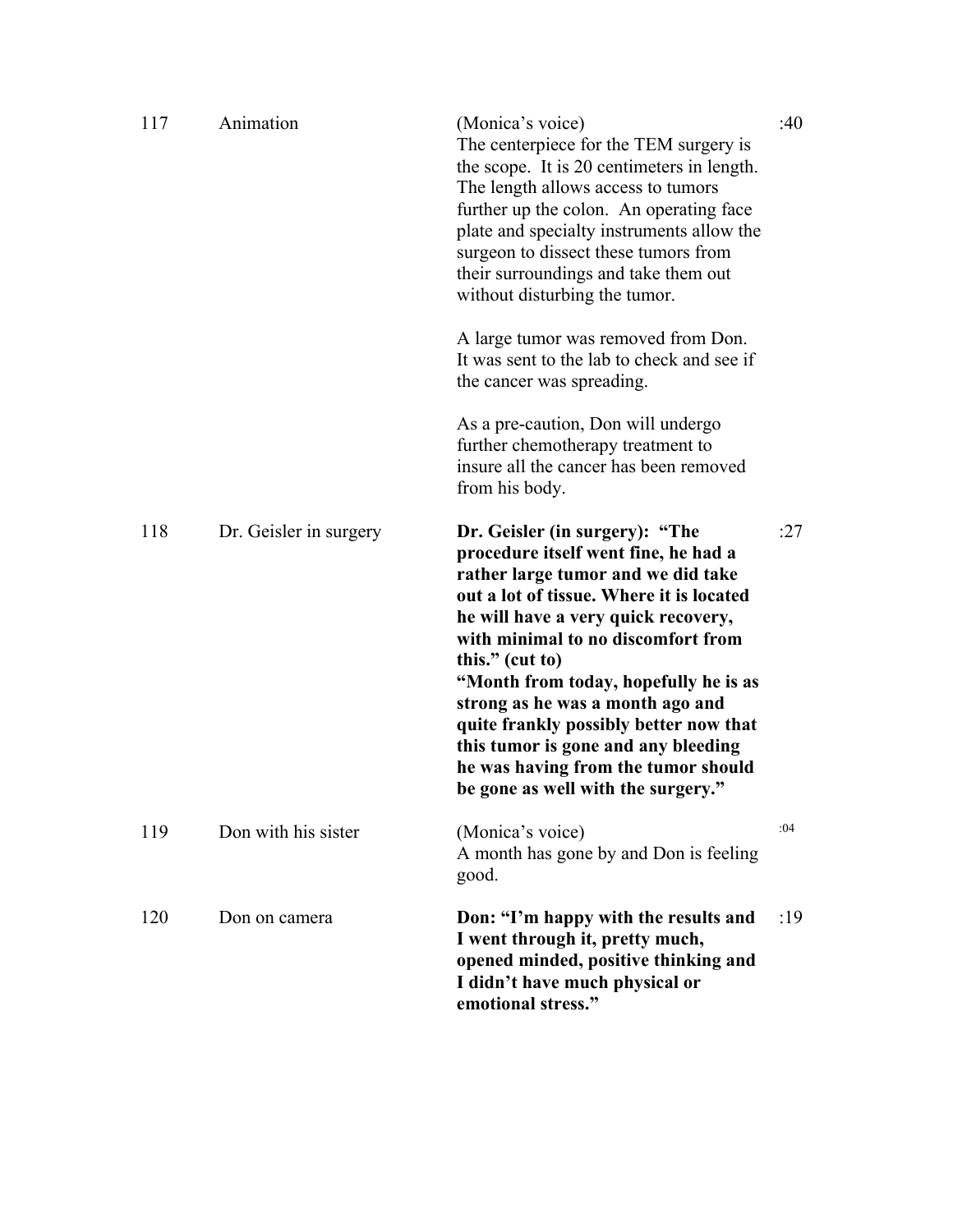| 122 | Don with Patty         | (Monica's voice)<br>Don's sister Patty views the unexpected<br>discovery of the rectal cancer, a<br>blessing. The early discovery and<br>surgery saved his life.                                                                                                                                                                                                           | :10  |
|-----|------------------------|----------------------------------------------------------------------------------------------------------------------------------------------------------------------------------------------------------------------------------------------------------------------------------------------------------------------------------------------------------------------------|------|
| 123 | Patty on camera        | Patty: "I never felt that he was never<br>going to come out of it okay. I never<br>had that fear."                                                                                                                                                                                                                                                                         | :04  |
| 124 | Dr. Geisler on camera  | Dr. Geisler: "One of the blessings of<br>this surgery is that it does avoid even<br>a temporary stoma bag and that is<br>truly the case in Don's issue as well."                                                                                                                                                                                                           | :08  |
| 125 | Patty and Don          | Patty: "I felt real positive about the<br>whole thing. That he was going to<br>pull through that. Dr. Geisler was<br>going to do what he said he was going<br>to do, he gave him all the options that<br>he had, both him and I, all of us said,<br>it is not us, but we would do the same<br>thing and it really did, I just was<br>amazed that we were so calm with it." | :20  |
| 126 | Patty and Don together | Don: "I'm still here, walking and<br>talking."                                                                                                                                                                                                                                                                                                                             | :04  |
| 127 |                        | <b>MUSIC UP FULL:</b>                                                                                                                                                                                                                                                                                                                                                      | :02  |
| 128 |                        | <b>DIP TO BLACK</b>                                                                                                                                                                                                                                                                                                                                                        | :02  |
| 129 |                        | <b>MUSIC UP FULL:</b>                                                                                                                                                                                                                                                                                                                                                      | :02  |
| 130 |                        | <b>FADE OUT:</b>                                                                                                                                                                                                                                                                                                                                                           | :03  |
| 131 |                        | <b>CCF COMMERCIAL</b>                                                                                                                                                                                                                                                                                                                                                      | :30  |
|     |                        | <b>SEGMENT TIME:</b>                                                                                                                                                                                                                                                                                                                                                       | 6:30 |
| 132 |                        | COMMERCIAL BREAK #3 COMMERICIAL BREAK #3                                                                                                                                                                                                                                                                                                                                   | 1:02 |
|     |                        |                                                                                                                                                                                                                                                                                                                                                                            |      |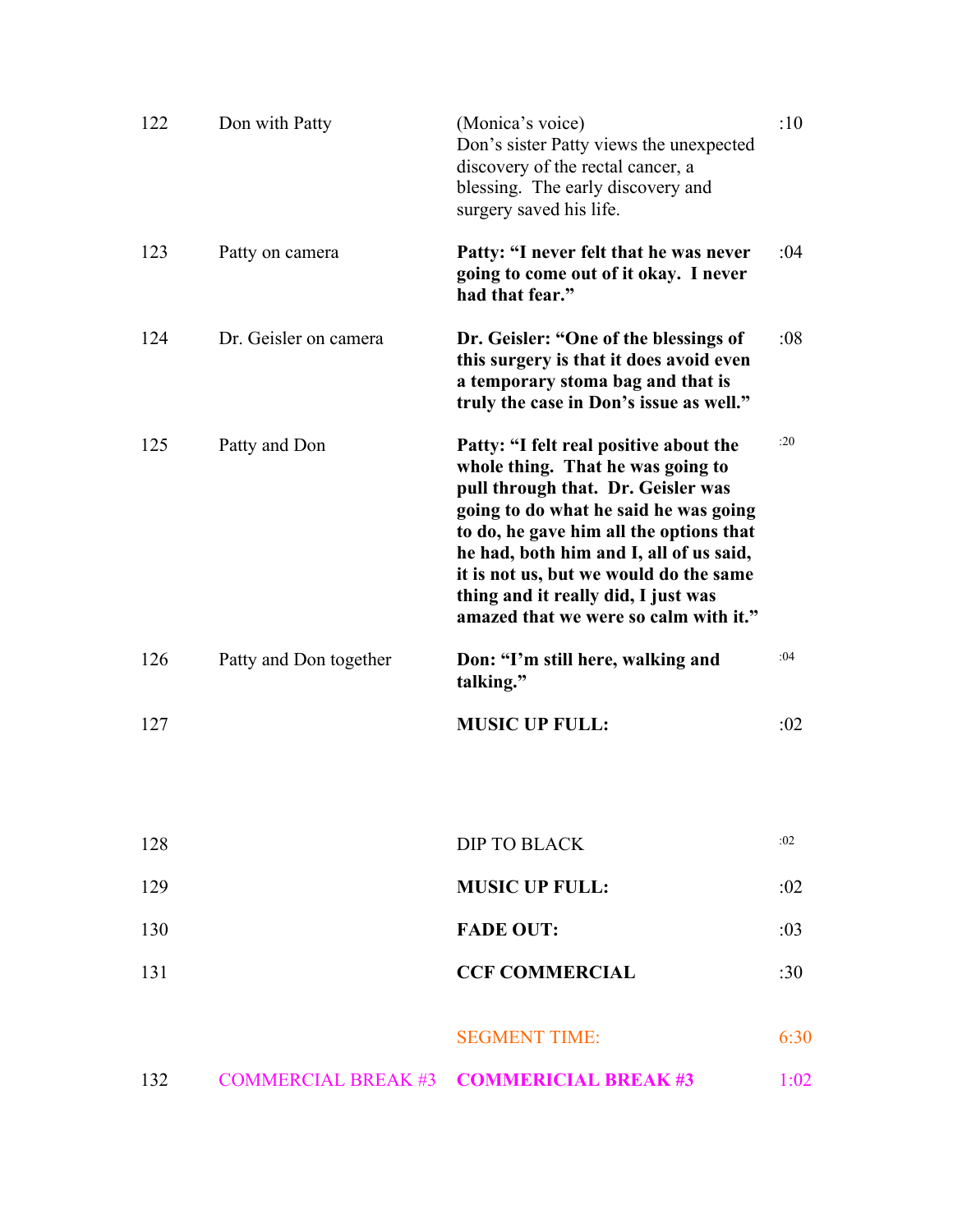|  | <b>RUNNING TIME:</b> |  |
|--|----------------------|--|
|  |                      |  |

| 133 | <b>SEGMENT FOUR</b><br><b>TITLE GRAPHIC</b>                                                 | <b>SEGMENT FOUR</b><br><b>MUSIC</b>                                                                                                                                                                                                                                                                                                                                      | :06 |
|-----|---------------------------------------------------------------------------------------------|--------------------------------------------------------------------------------------------------------------------------------------------------------------------------------------------------------------------------------------------------------------------------------------------------------------------------------------------------------------------------|-----|
| 134 | Monica on camera<br>Lerner location<br>Super:<br>Monica Robins<br><b>WKYC</b> Health Anchor | (MONICA ON CAMERA)<br>Minimally invasive surgery is becoming<br>the norm. It allows for less pain and<br>quicker recovery. Both surgeon and<br>patient love that idea.                                                                                                                                                                                                   | :13 |
| 135 | Katie on camera<br>Super:<br>Katie Zagorski                                                 | Katie: "When you hear about<br>surgery, you hear about weeks, even<br>months of recovery and they are<br>saying a couple of days. IT is<br>amazing what they can do now.                                                                                                                                                                                                 | :07 |
| 136 | Dr. Kaouk on camera<br>Super:<br>Jihad Kaouk, M.D.                                          | DR. KAOUK: "The interest really is,<br>One, that you are exited about<br>providing something new and having<br>an impact on how surgery is being<br>done and the other side you are really<br>excited by having patients, you know,<br>recovery quickly and minimize their<br>pain."                                                                                     | :17 |
| 137 | Dr. Mihaljevic on camera<br>Super:<br>Tomislav Mihaljevic, M.D.<br>Cardiovascular Surgeon   | DR. Mihaljevic: "At the end of the<br>day, when we come home we know<br>what we accomplished that day. It is<br>just a great sense of accomplishment<br>that keeps us in this field. We know<br>that we save lives every day. But we,<br>carry this responsibility on our<br>shoulders 24 hours every day during<br>the week. So, it is a great profession<br>to be in." | :22 |
| 138 | Dr. Geisler on camera<br>Super:<br>Daniel Geisler, M.D.<br>Colorectal Surgeon               | DR. GEISLER: "Do I sweat at times?<br>Yes. I think that anyone who enjoys<br>what they do and works hard are<br>going to have those days. With that it<br>is a pure pleasure to see how well the<br>patient does if you sweat a little for<br>him."                                                                                                                      | :14 |

**26:06**